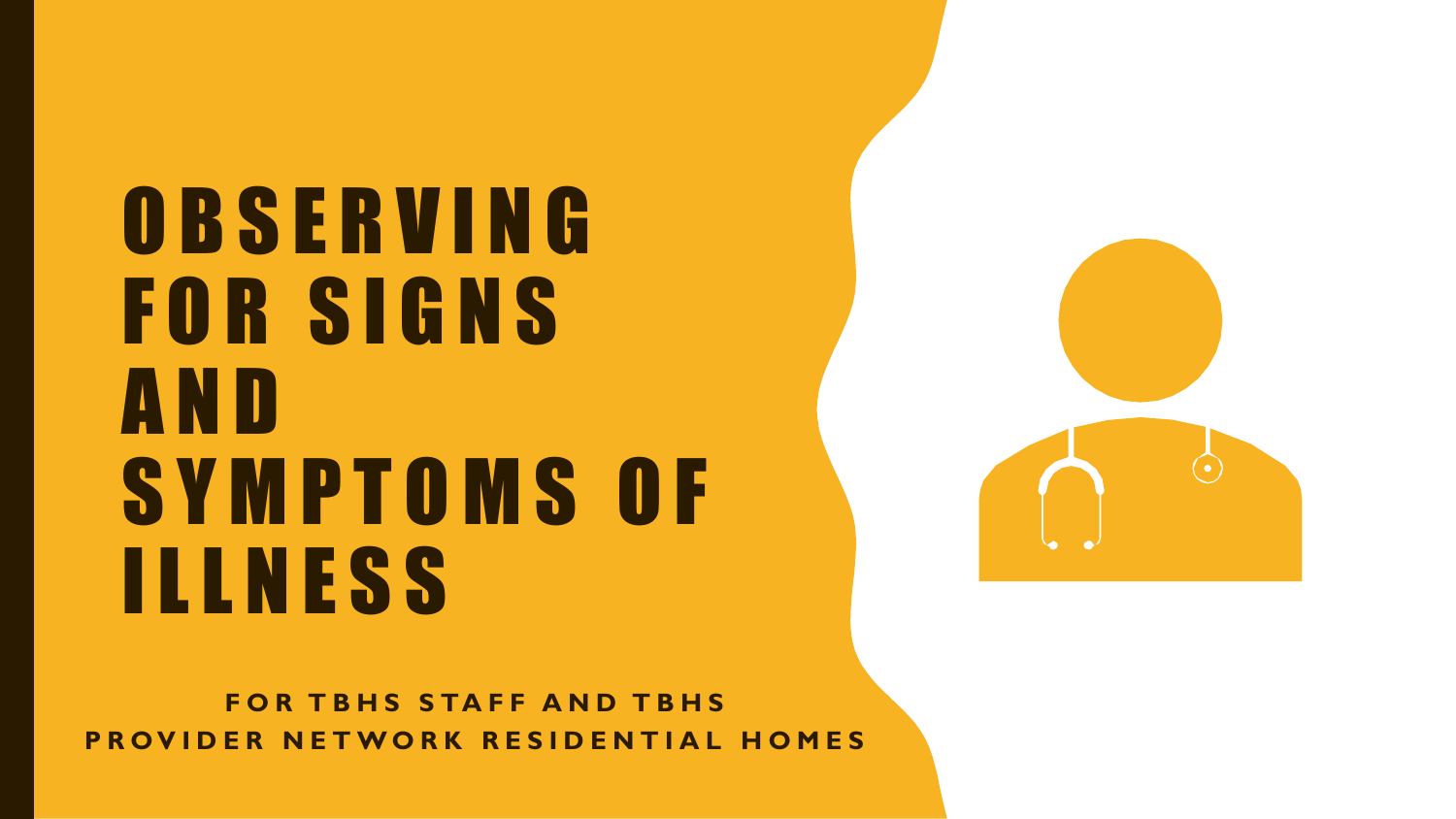As support staff, it is a vital part of your job to ensure people you support remain as healthy as possible and also to support people in understanding the importance of maintaining their own health.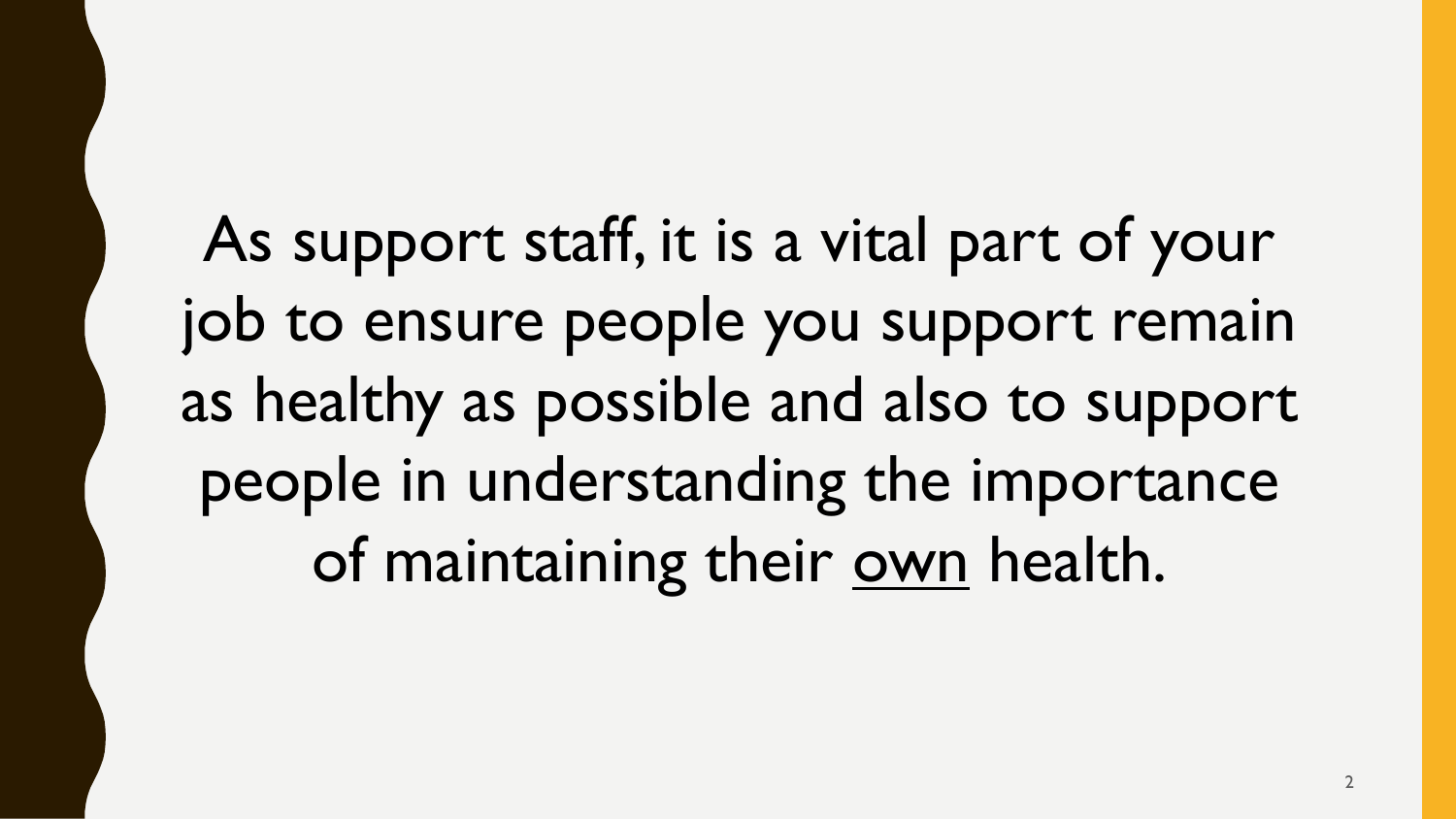#### OBSERVING FOR SIGNS AND SYMPTOMS OF ILLNESS

- This course includes:
	- The difference between a sign of an illness and a symptom of an illness
	- Importance of communication and observation skills
	- Risk factors related to health issues
	- Body observation
	- How to objectively document the information you gather
	- Falls

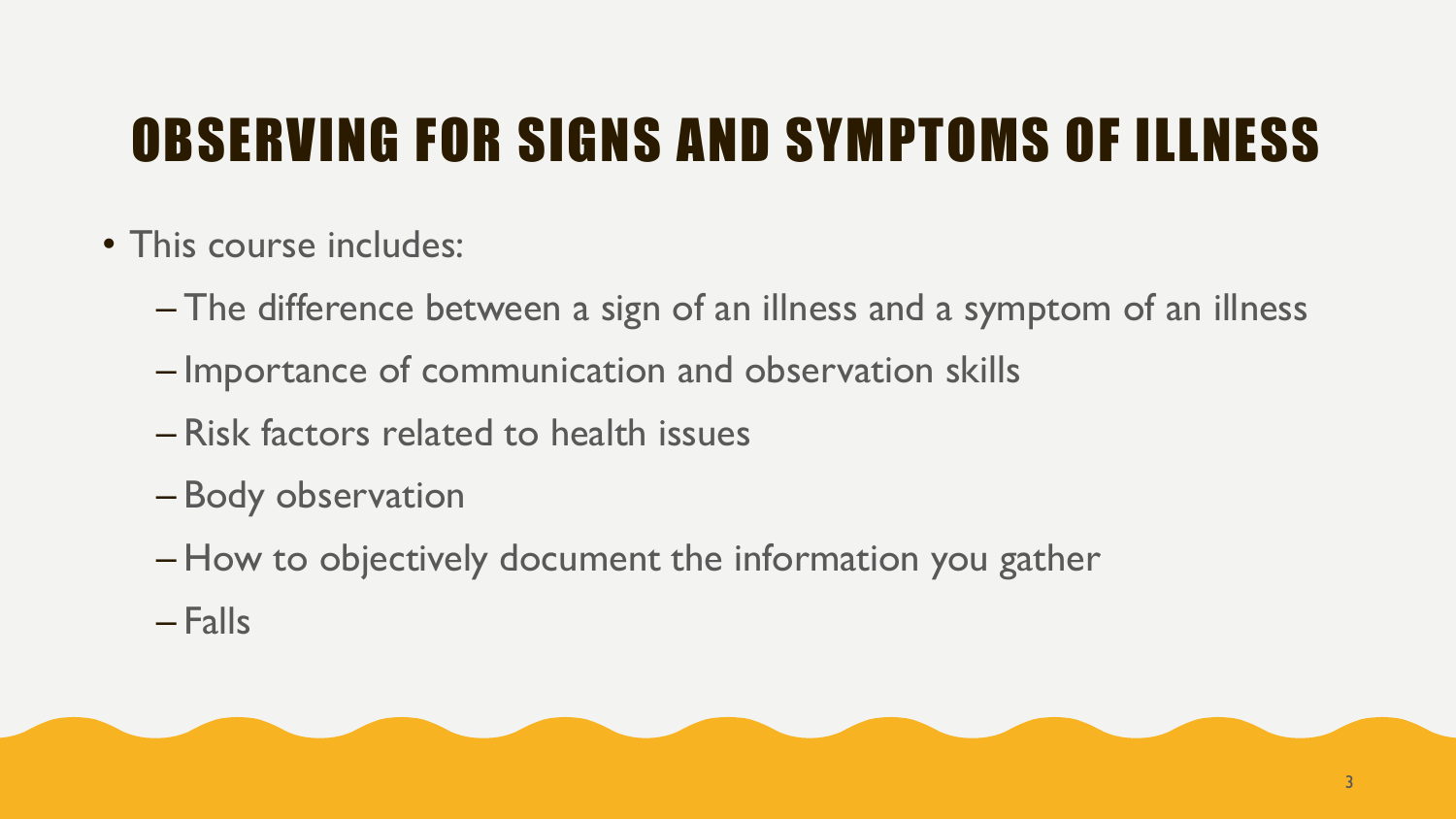P E O P L E W I T H D E V E L O P M E N T A L DISABILITIES OFTEN N E E D A D D I T I O N A L S U P P O R T A N D A S S I S T A N C E T O **MAINTAIN THEIR OWN** H E A L T H .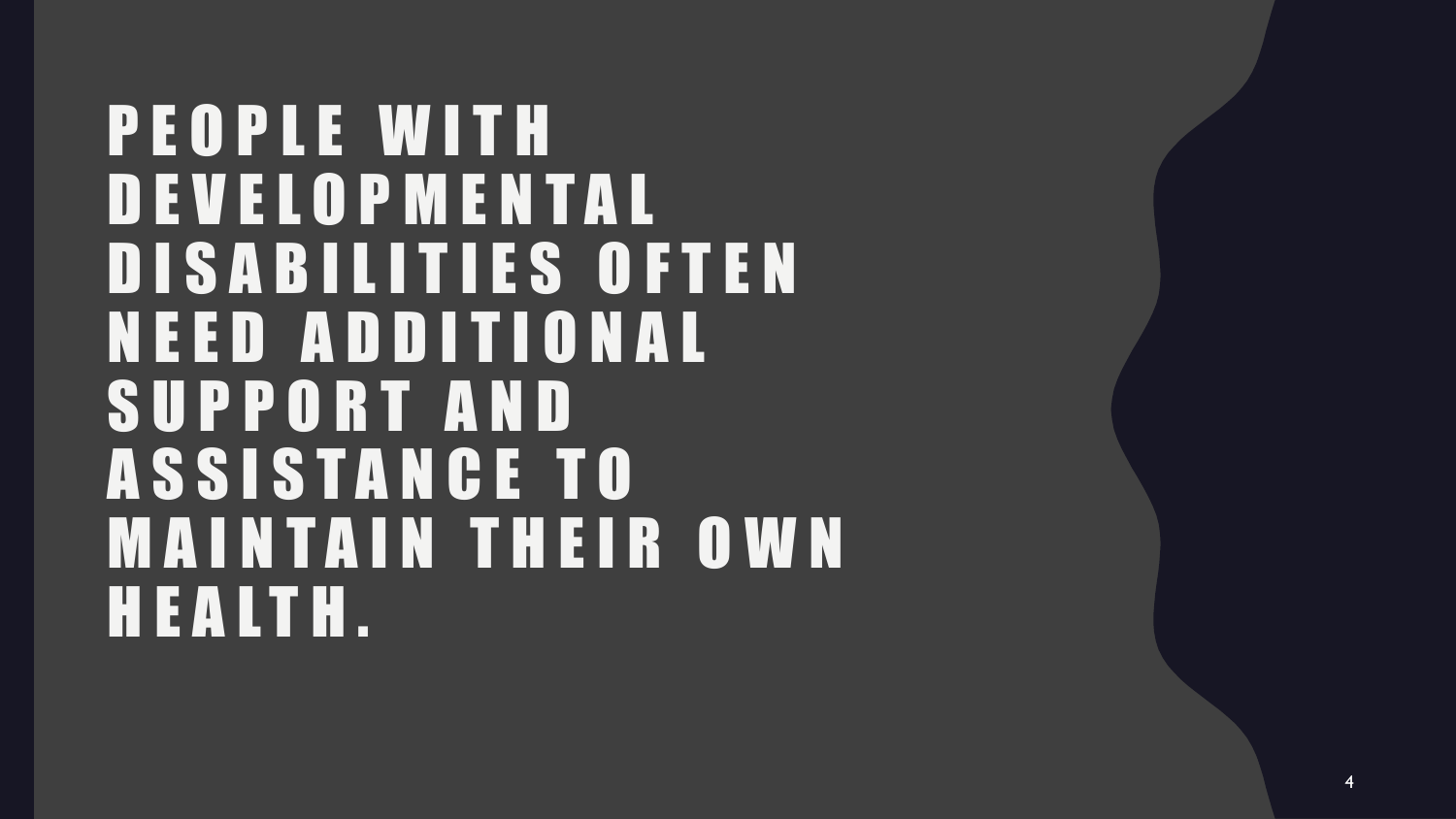#### OBSERVING FOR SIGNS AND SYMPTOMS OF ILLNESS

- Early detection of changes should indicate further investigation on your part, as it may be an indication of a medical condition, illness, or injury. These may include changes in:
	- Daily Routine
	- Appearance
	- General Manner
	- Mood
	- Behavior
	- Way of Communicating
	- Physical Health
- Signs and Symptoms are critical in what course of action you will take.

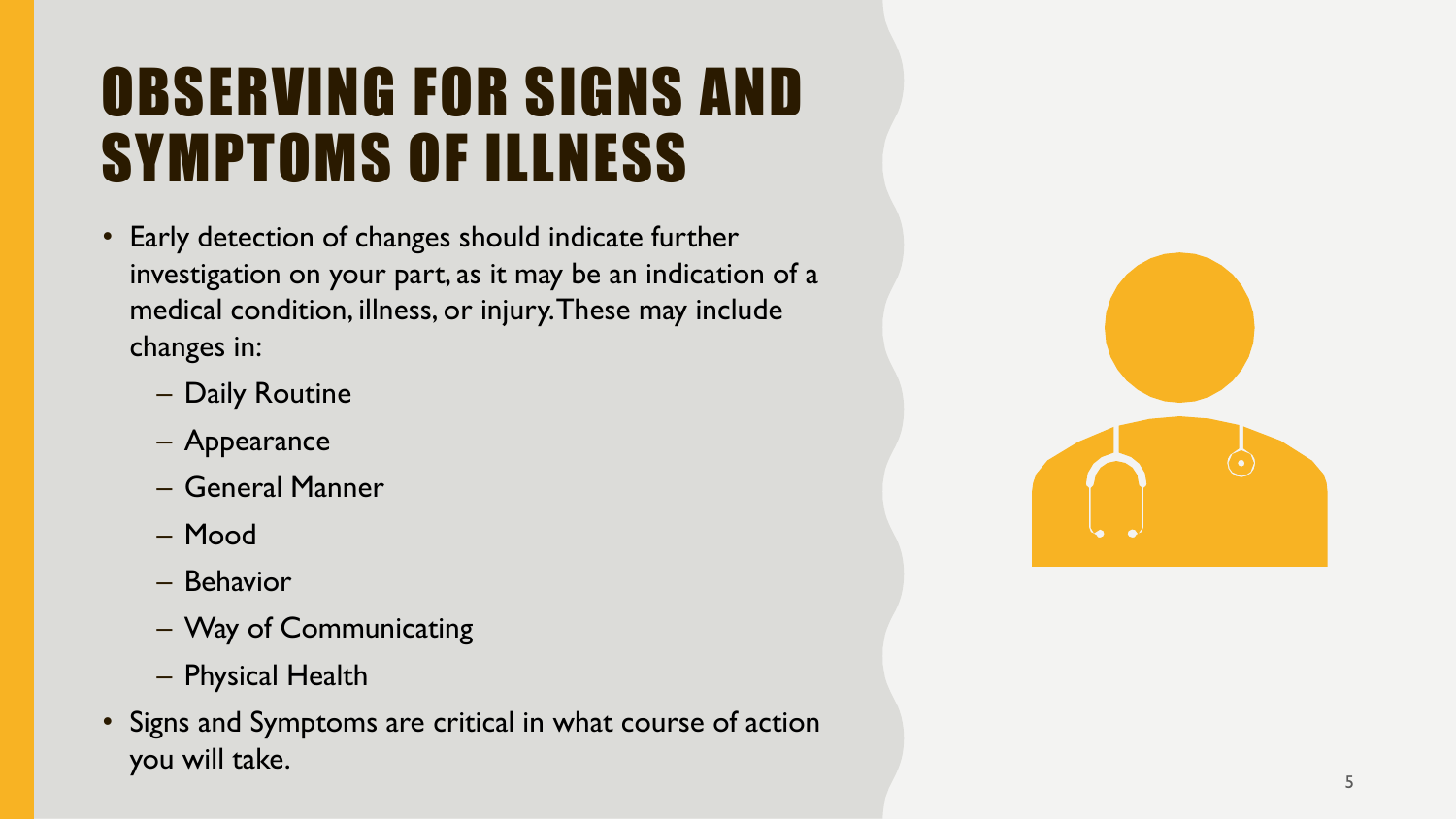# SIGN OF AN ILLNESS



- A sign of an illness is an indication that something is not right in a person's body.
- Signs are usually noticed by other people.
- Examples of people who notice signs:
	- Person's support staff
	- Family Member
	- Doctor
	- Nurse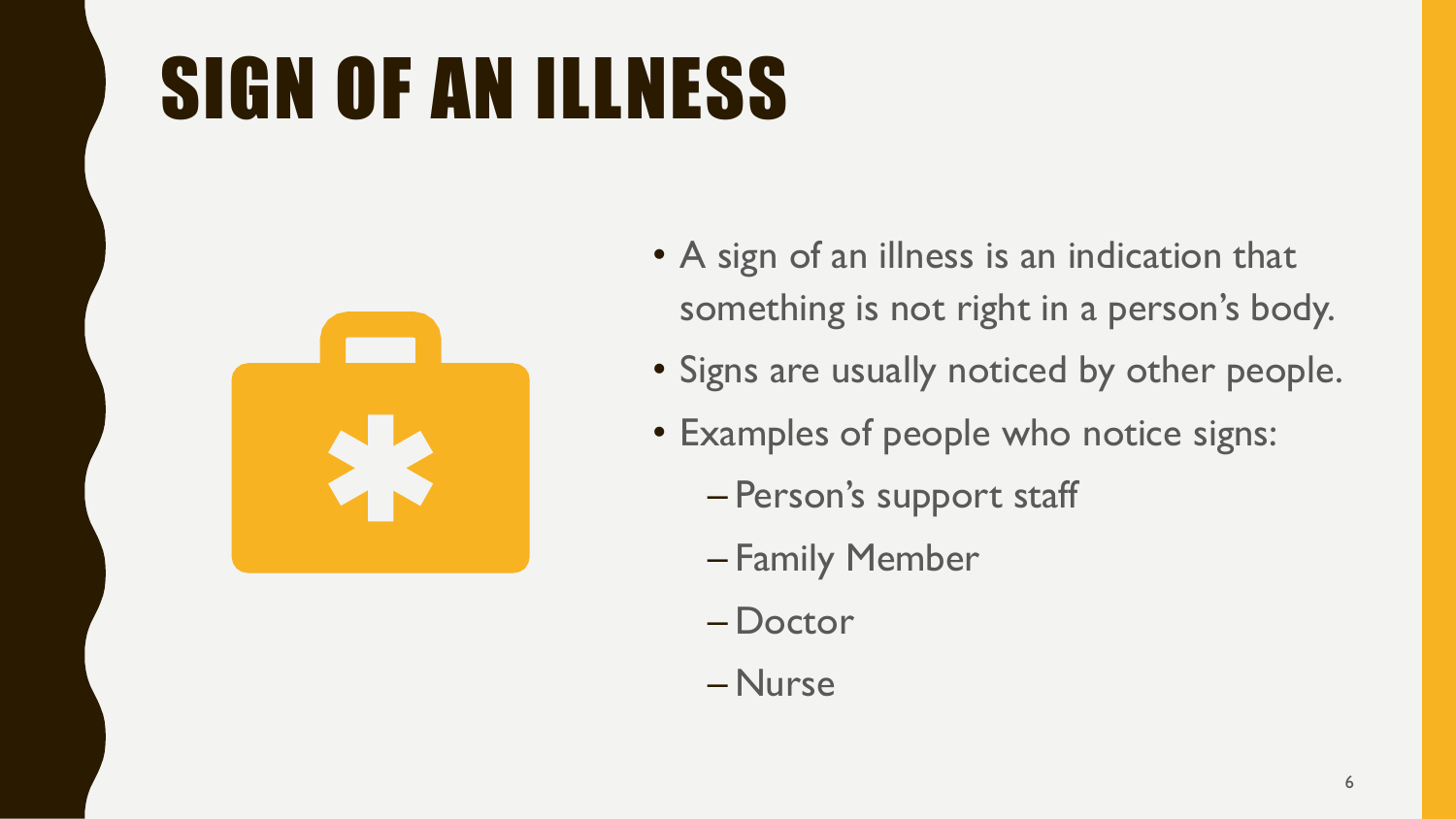### SIGNS OF AN ILLNESS

- Signs of an illness may include:
	- –Rapid Pulse
	- –High Temperature
	- Limping
	- Sweating
	- Coughing
	- Bruising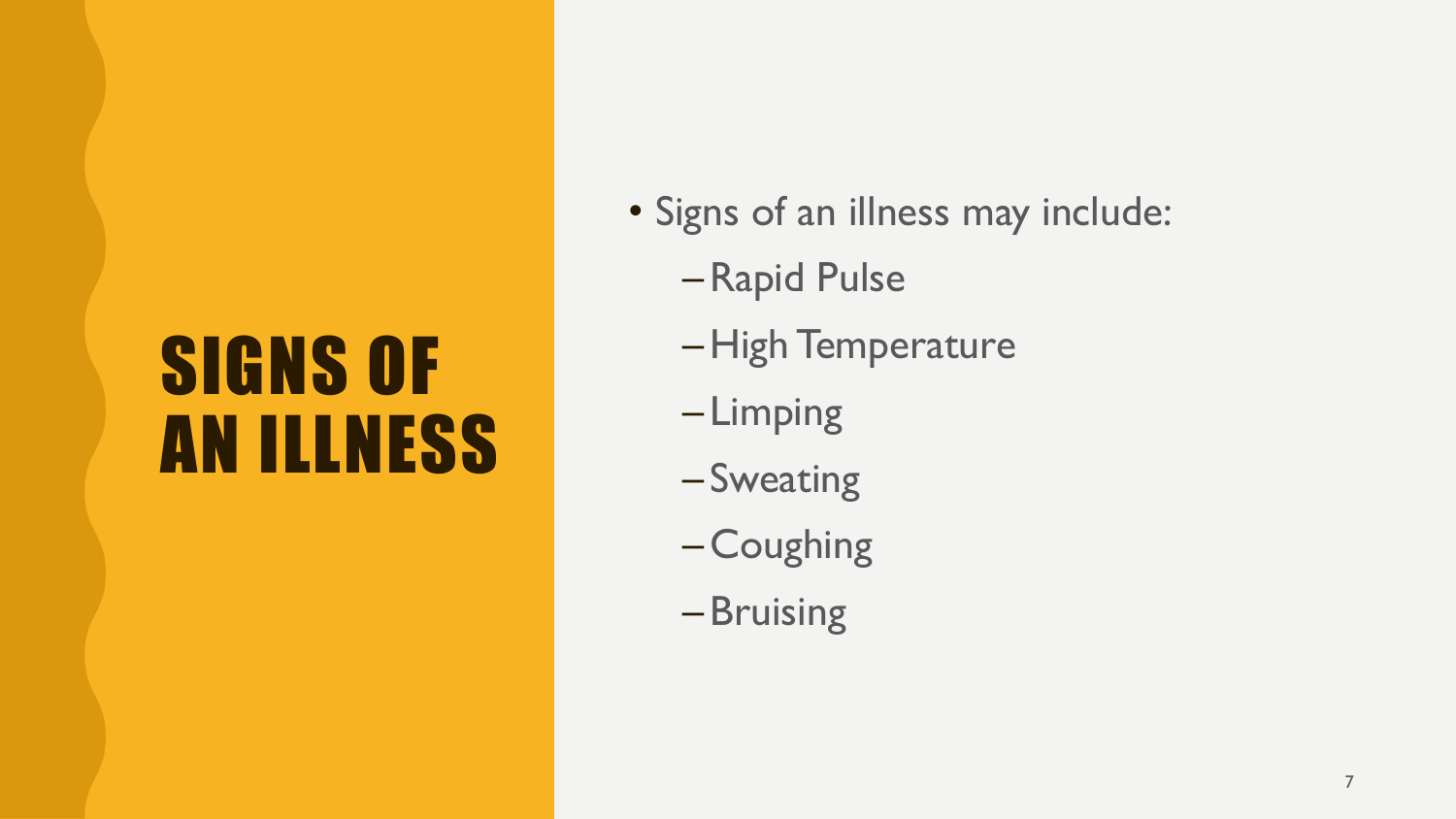### **SYMPTOMS** OF AN ILLNESS

- Symptoms of an illness is an indication that something is not right in a person's body.
- Unlike a sign of an illness, a symptom is what the person experiences and communicates.
- Generally, it is not noticed by anyone else.
- Symptoms of an illness may include:
	- Chills
	- Abdominal Pain
	- Weakness
	- Nausea
	- Headache
	- Backache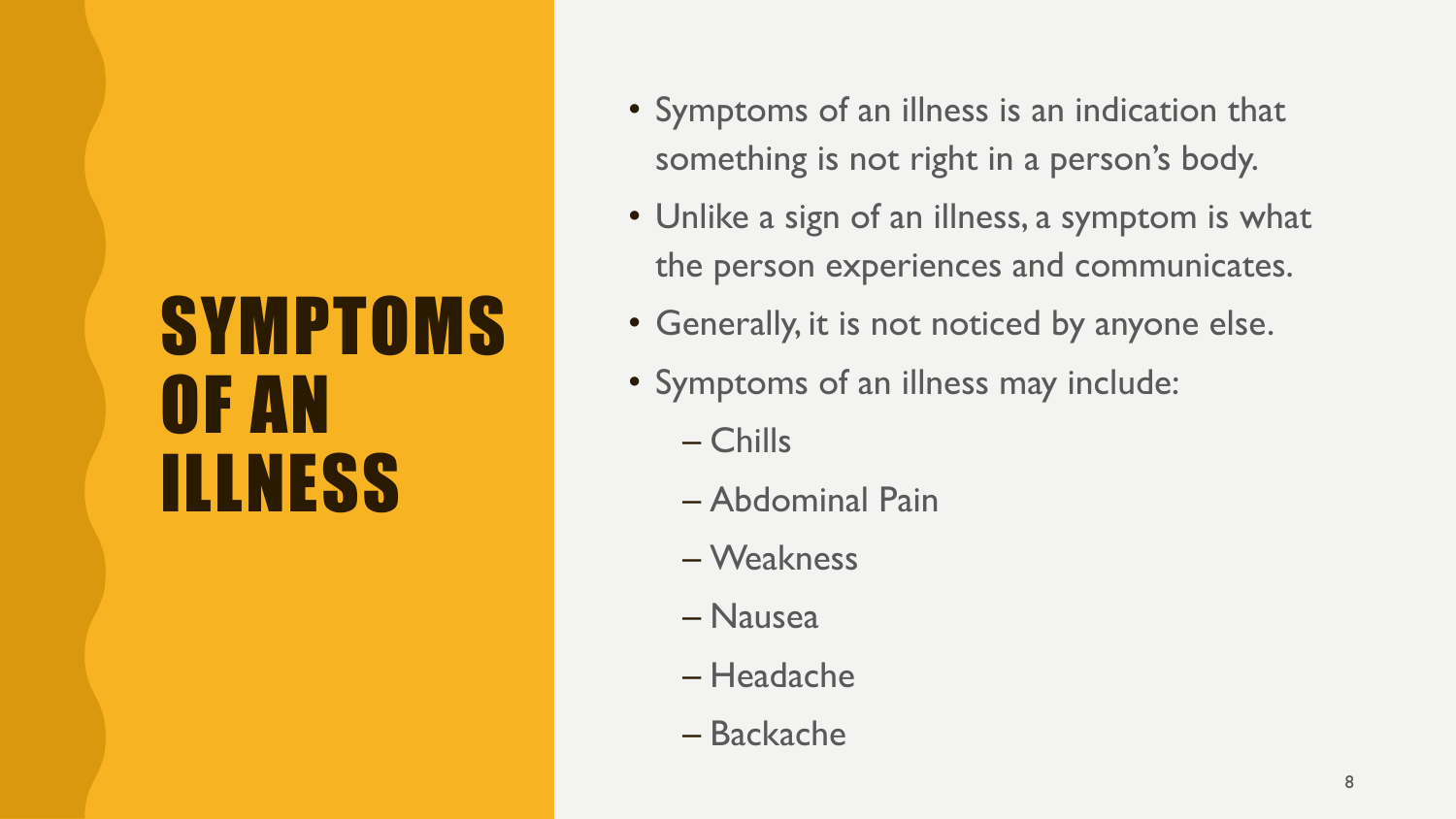## KNOW YOUR CONSUMERS

Often, both signs and symptoms of an illness are used in conjunction with each other to gather information about someone's medical condition such as an illness or an injury.

Before you can determine if someone has an illness or injury it is important to know as much as possible about them. If you don't know what is normal for an individual, you won't know if something has changed. This is often referred to as a person's "baseline" condition.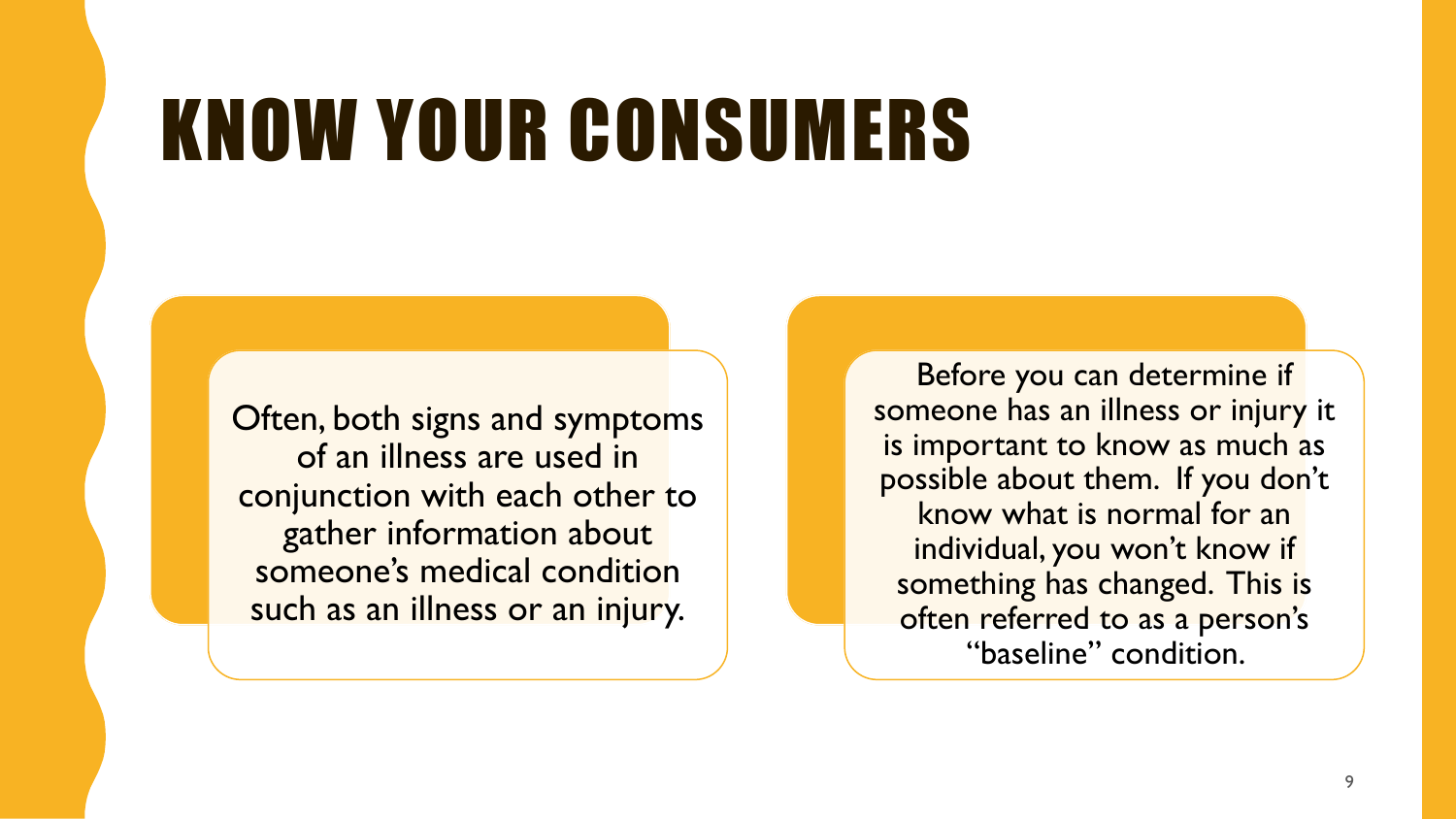#### OBSERVATION AND COMMUNICATION SKILLS

- Observation and communication skills help you to identify changes in someone.
- These skills help you to gather information that help you to decide what course of action to take.
- Observation skills involve using most of your senses (sight, hearing, touch, smell) to gather information.
- Communication skills can help you gather valuable information.
- When communicating with someone, ask the person questions and listen to what they are telling you.

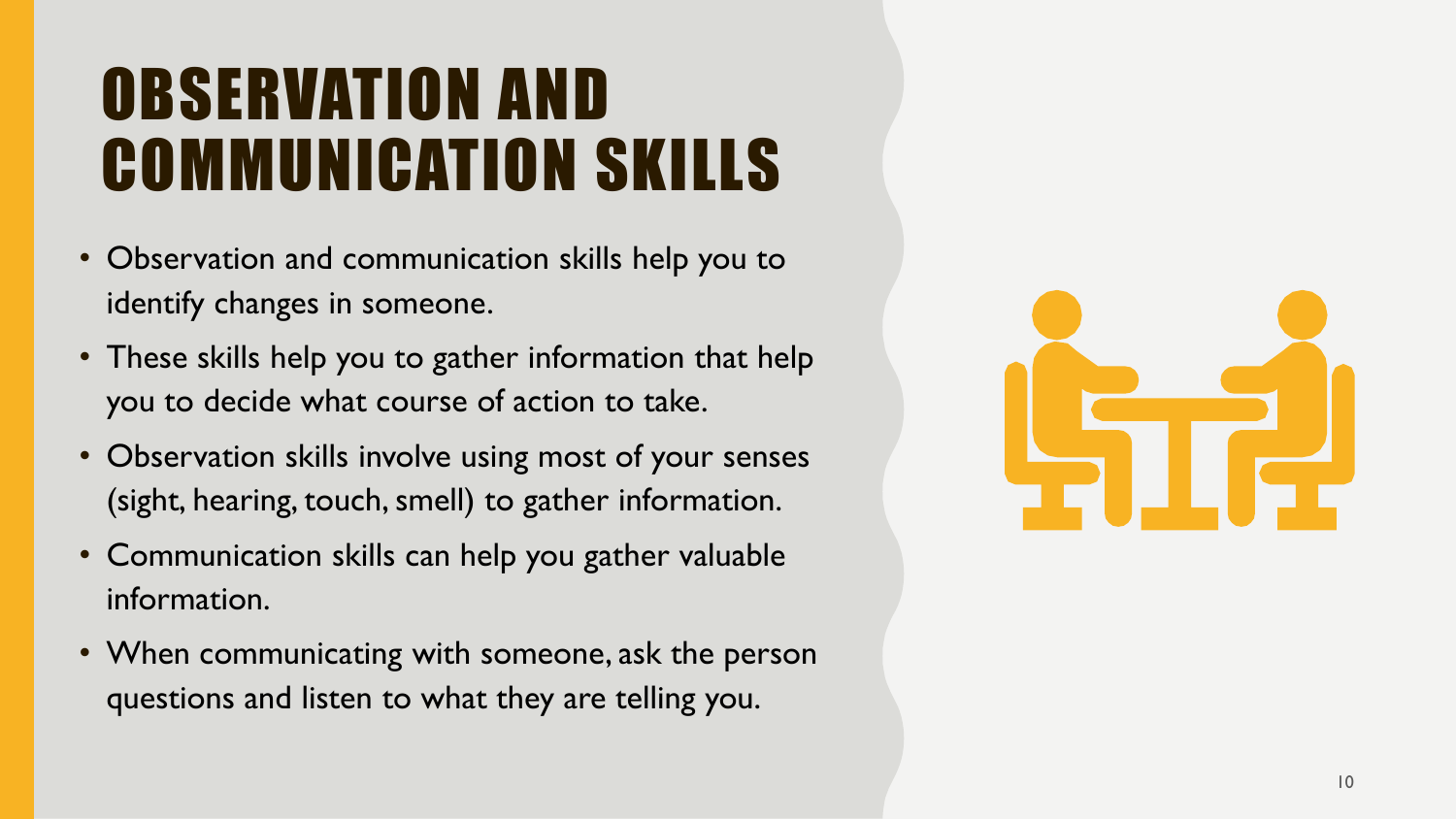#### NON-VERBAL COMMUNICATION

- There may be times when an individual has difficulty trying to communicate their needs. This is especially true if the person is unable to use words to communicate.
	- The person may indicate they are in pain by crying or pointing.
	- When you notice an individual holding a body part and crying, this indicates that something is wrong.
	- Pacing, clenched fist may indicate a change in mood or behavior.
	- Individuals may need you to support them in identifying any changes in their health. This includes ensuring the person receives appropriate care.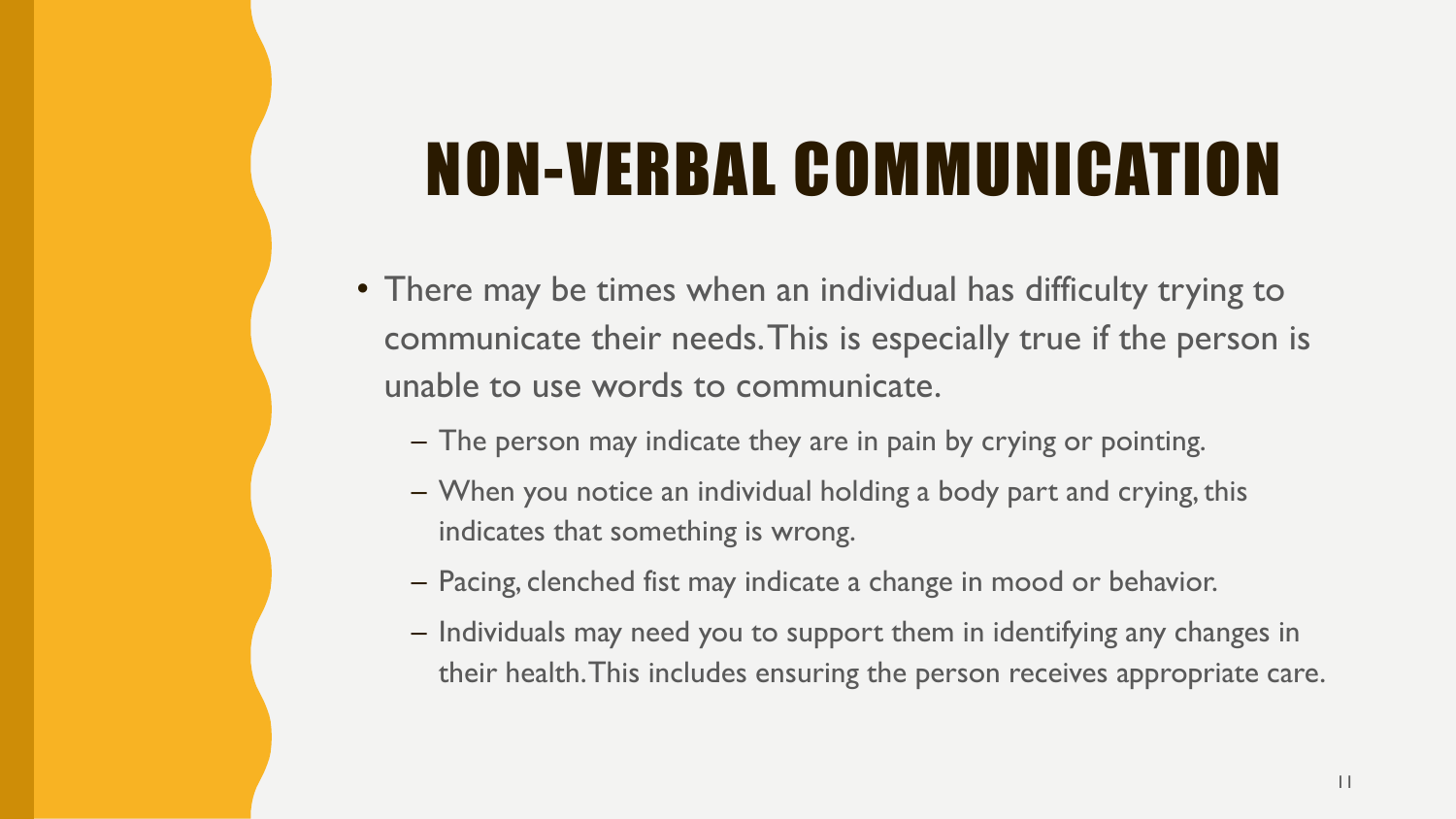#### IMPORTANCE OF IDENTIFYING A SIGN OR SYMPTOM

• Understanding the importance of identifying a sign or symptom of an illness can be crucial.

Examples:

- Abdominal pain can be caused by various conditions such as indigestion, gallstones, or the flu.
- A headache and nausea can be an indication of the flu, depression, or a bump to the head.
- This is when your observation and communication skills become even more important.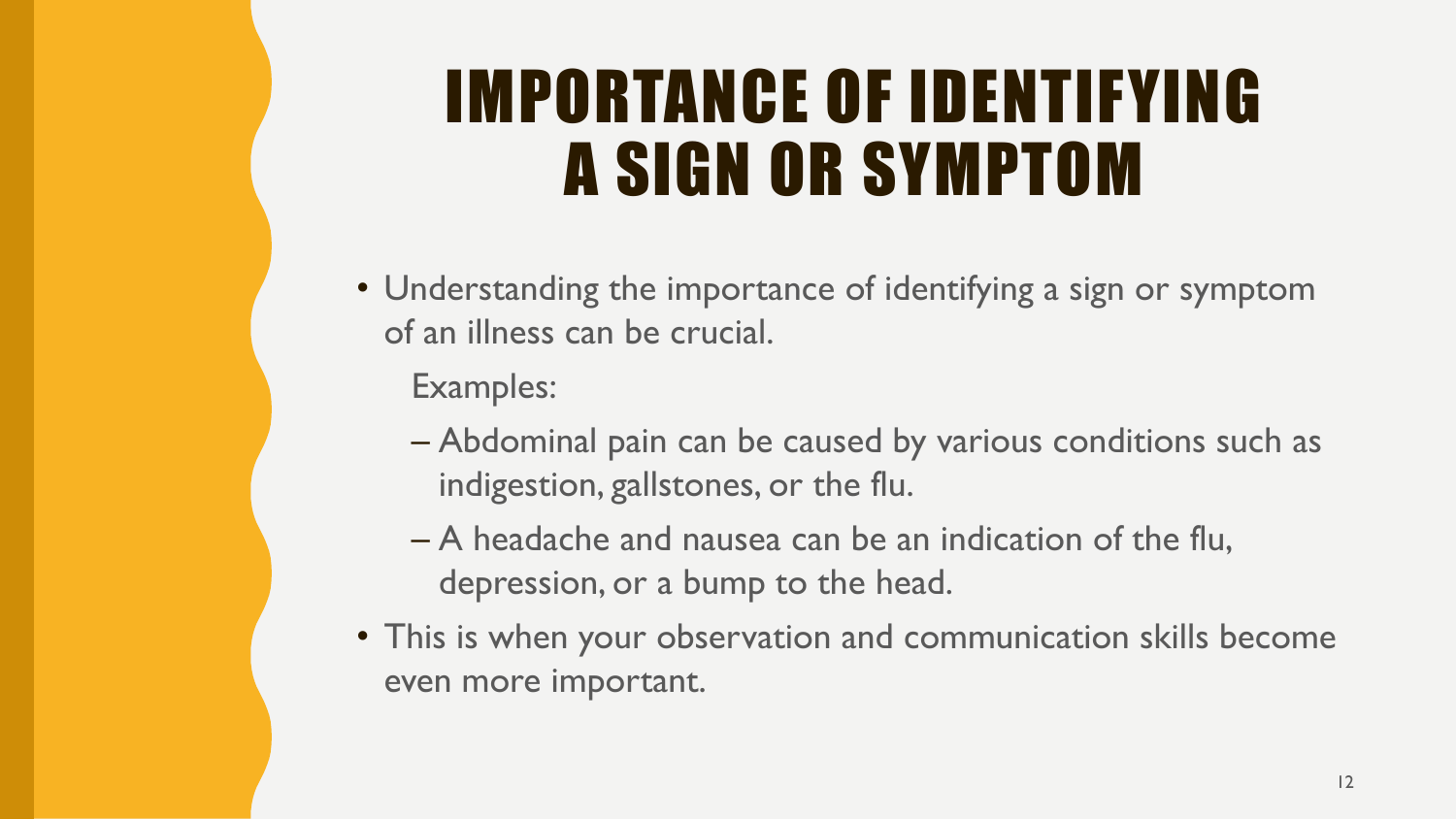#### HOW A PERSON IS ACTING MAY ALSO BE AN INDICATION OF HOW THAT PERSON IS FEELING.

A LWAYS BE ALERT DURING YOUR DAY TO DAY INTERACTIONS WITH THE PEOPLE YOU SUPPORT FOR CHANGES IN THE PERSON'S BEHAVIOR OR PERFORMANCE.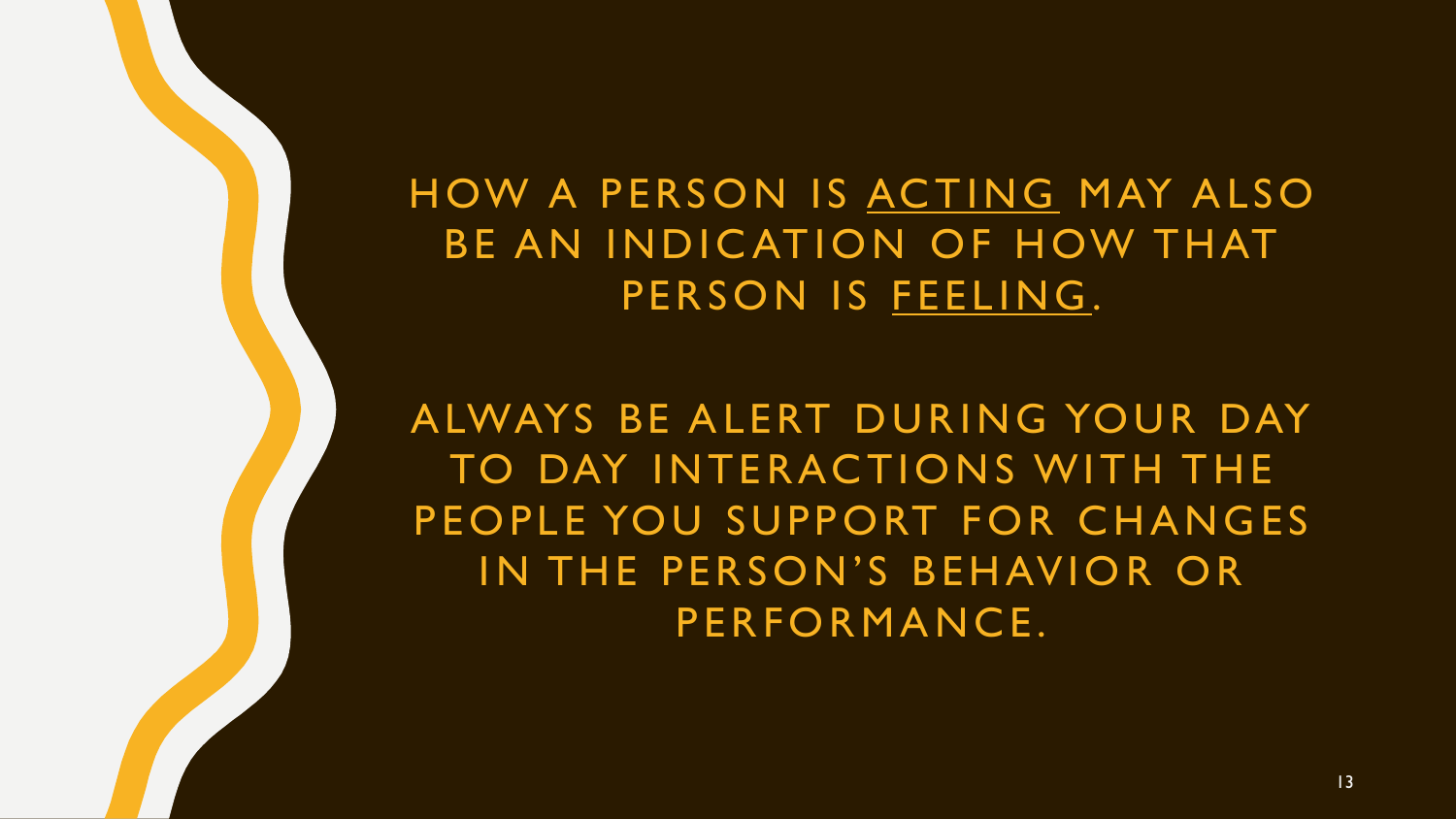# CHRONIC VS. ACUTE



- Signs and Symptoms of an Illness may either be chronic or acute.
- Chronic
	- Begins gradually
	- May have several causes
	- Persists for an indefinite time
	- Examples of chronic illness include diabetes, heart disease, arthritis
- Acute
	- Comes on suddenly
	- Usually as an identifiable cause
	- Lasts for a shorter period of time
	- Examples of acute illness include appendicitis, ear infections, and pneumonia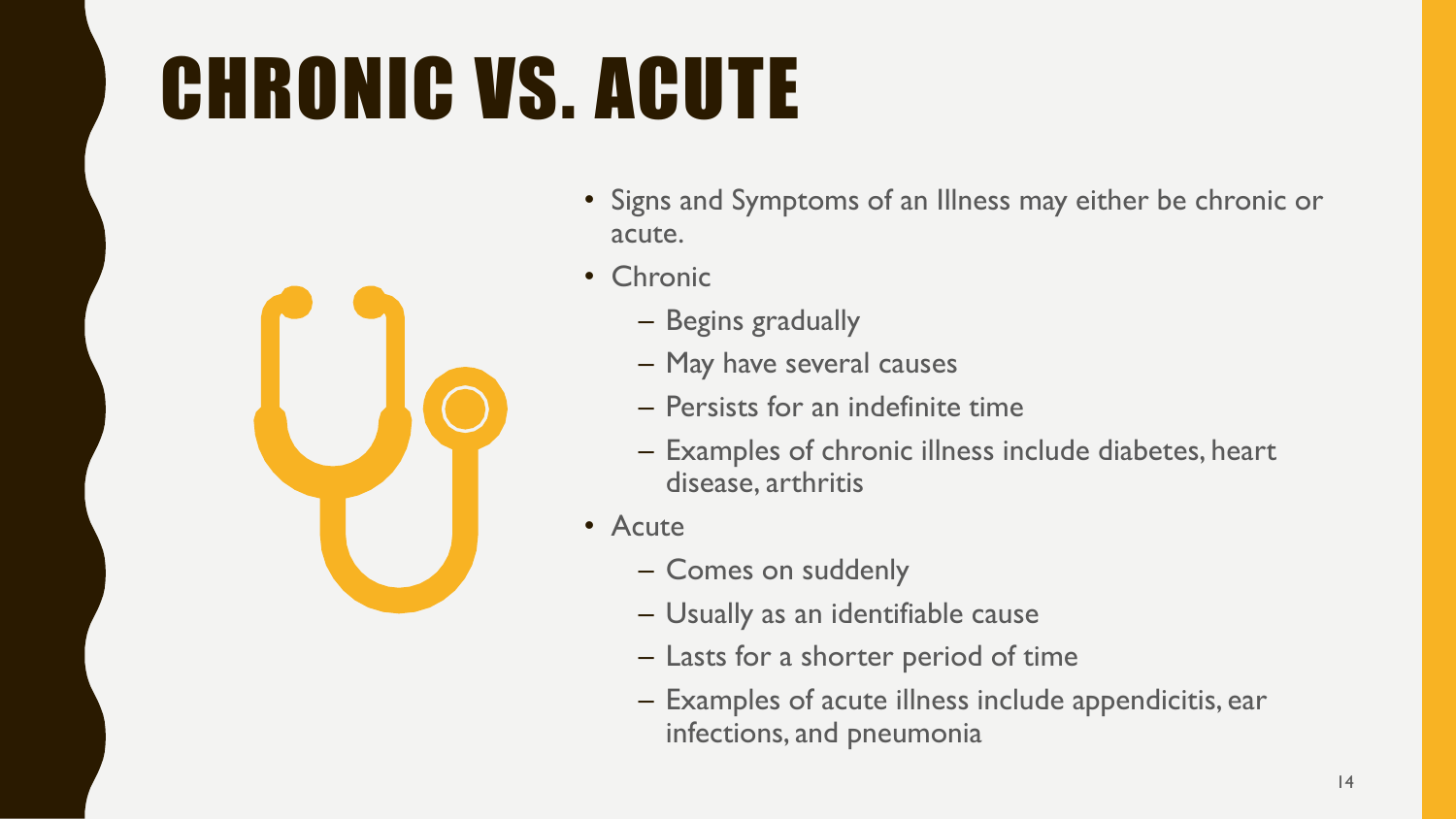#### **OBSERVING** FOR SIGNS AND **SYMPTOMS** OF ILLNESS

- Any signs or symptoms that are persistent and unresolved could indicate a more serious illness.
	- The person should be seen by their health care provider.
- Sometimes the presence of a sign or symptom may not be enough information to know the cause of the person's health concern.
	- Example: A rash could be an indication of several things including poison ivy, a food allergy, or an infectious disease like the measles. But, if the rash is seen along with other signs or symptoms such as a high fever, chills, feeling tired, or a sore throat, you can get a better picture of what the health concern might be.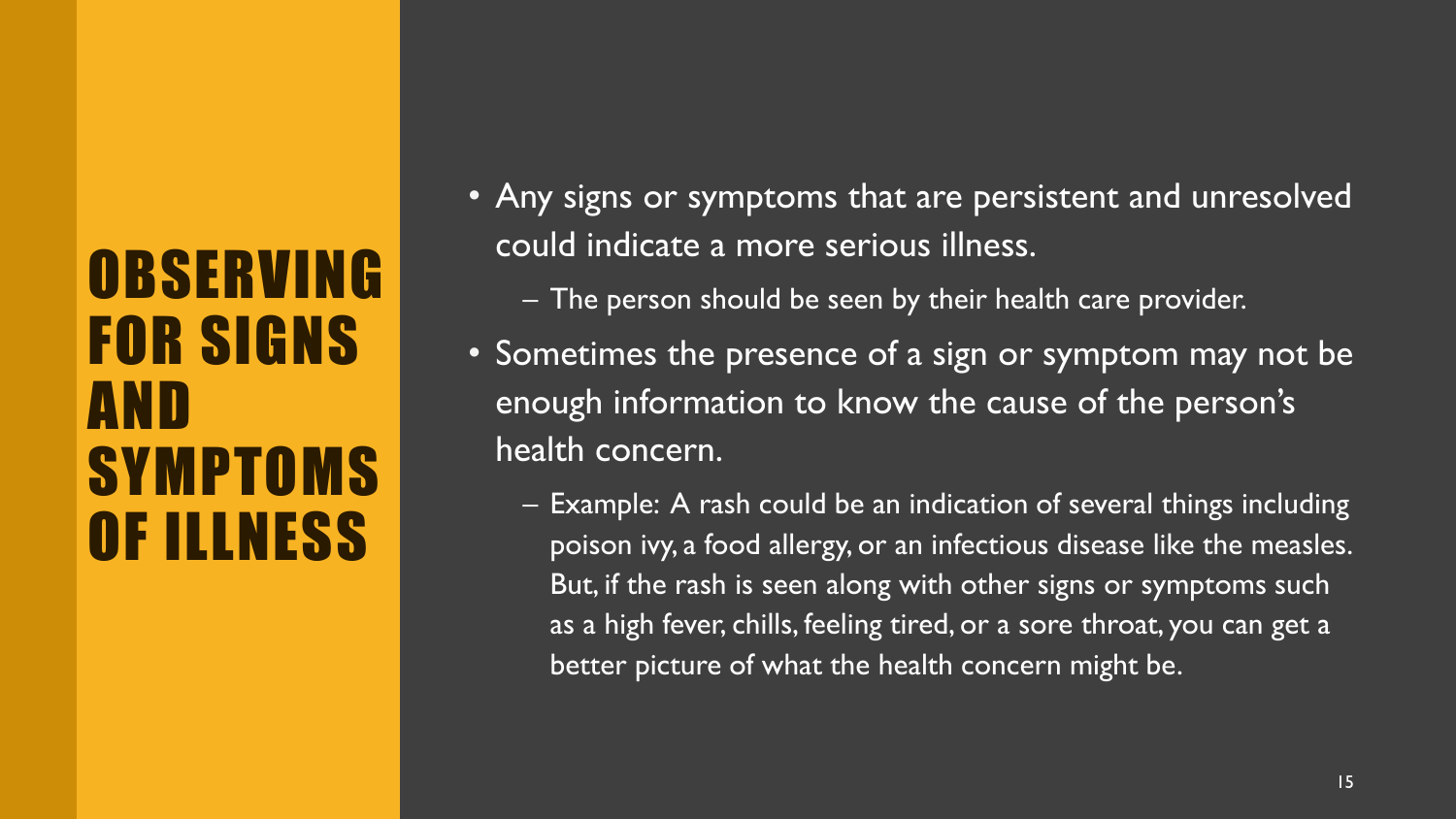### OBSERVING FOR SIGNS AND **SYMPTOMS**

Sometimes a person's signs and symptoms don't provide enough clues by themselves to determine the cause.

OF ILLNESS In this case the person's health care provider may order medical tests such as:

|        |                    | Other      |  |  |  |
|--------|--------------------|------------|--|--|--|
| X-Rays | <b>Blood tests</b> | Diagnostic |  |  |  |
|        |                    | Procedures |  |  |  |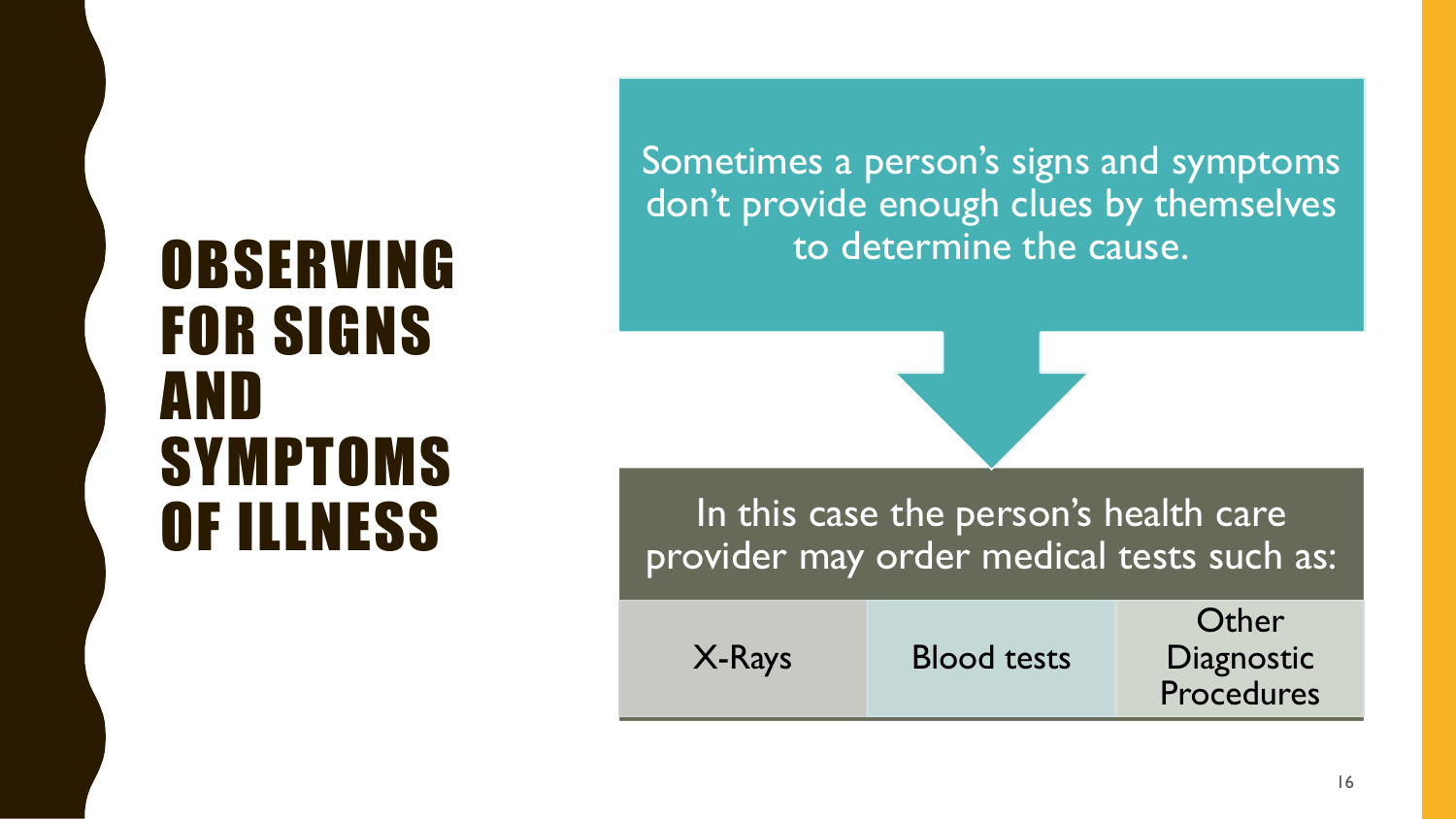## OBSERVING FOR SIGNS AND SYMPTOMS OF ILLNESS

**There are certain risk factors that put persons with developmental disabilities at a higher risk of developing serious health problems**

#### **Risk Factors**

- Musculoskeletal Weakness
- Decrease in Muscular Strength and Tone. This can contribute to swallowing difficulties.
- Changes in the Nervous System
- Weakened Immune Systems
- Certain Behaviors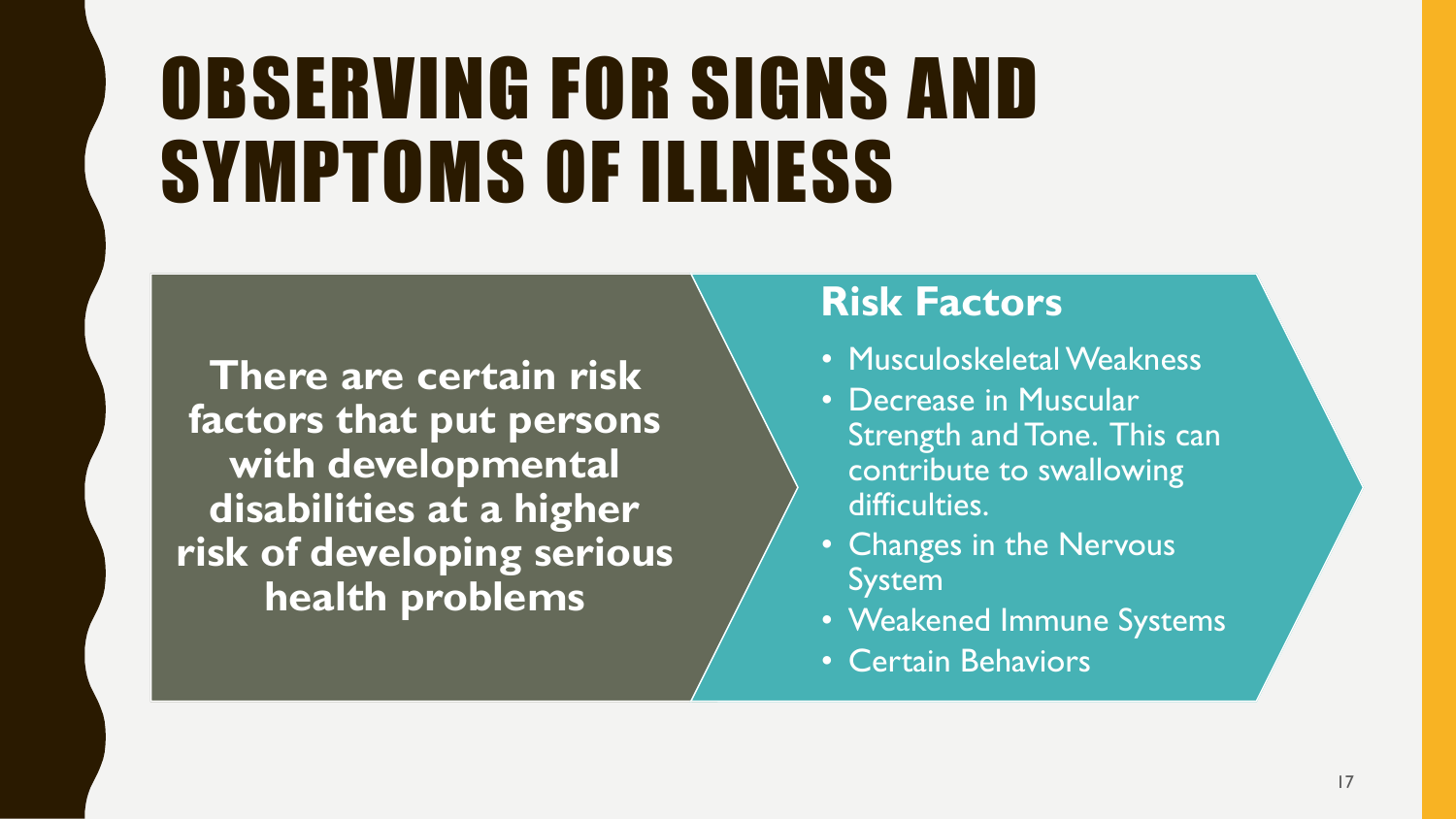### MUSCULOSKELETAL WEAKNESS

Can make an individual more susceptible of coordination difficulties.

> Coordination difficulties can change a person's balance or gait, putting a person at higher risk for falls, causing possible bruises and fractures.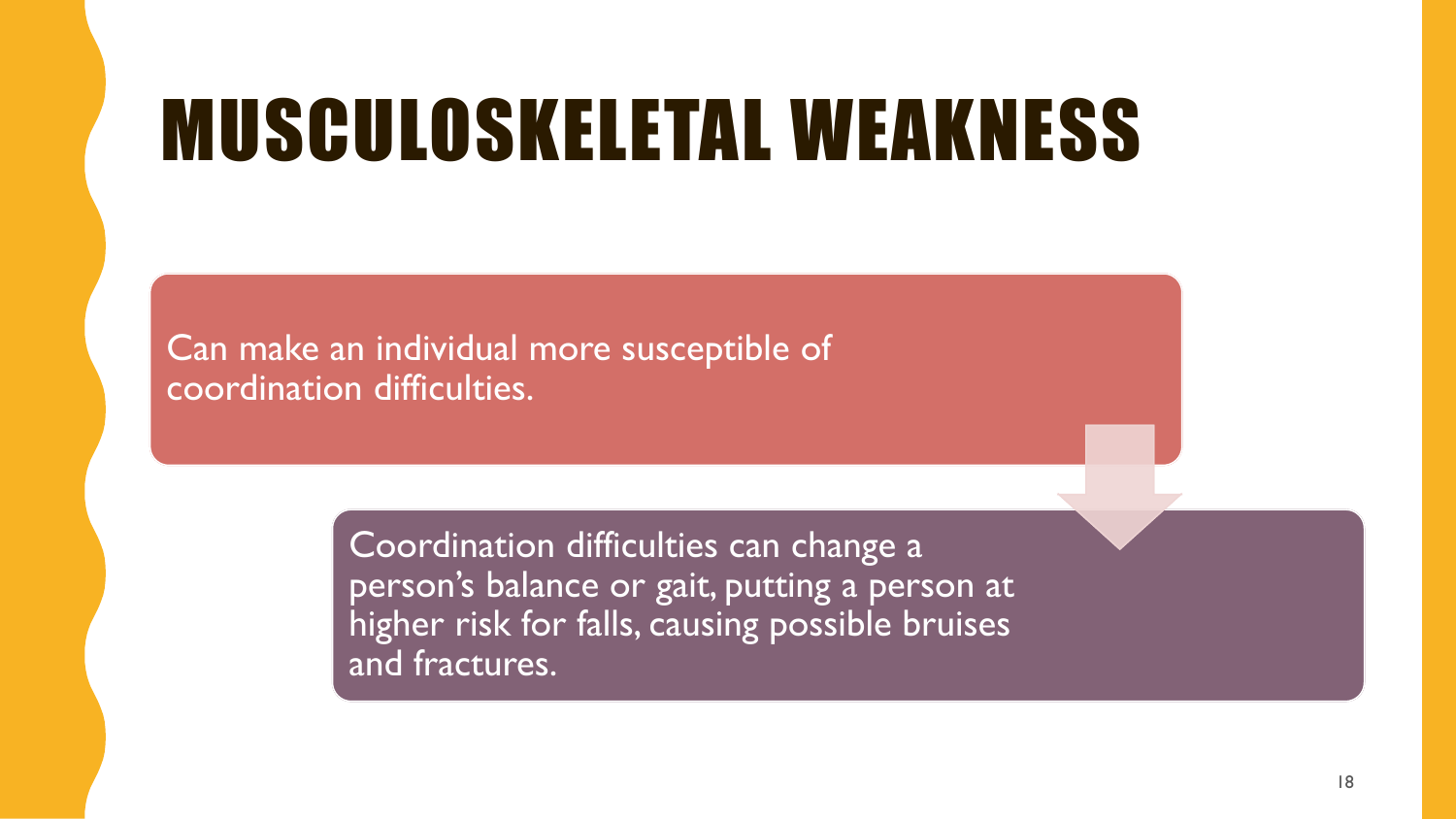

It is not uncommon for people with developmental disabilities to have dysphagia.



Dysphagia is a swallowing disorder that causes the person to have difficulty chewing or swallowing food.



This can lead to a higher risk of choking or the drawing in of fluids or solids into the lungs. This is known as aspiration.



Aspiration can lead to an infection of the lungs called pneumonia.



Common causes of dysphagia include:

• Aging • Medication • Neurological Disorders

## DYSPHAGIA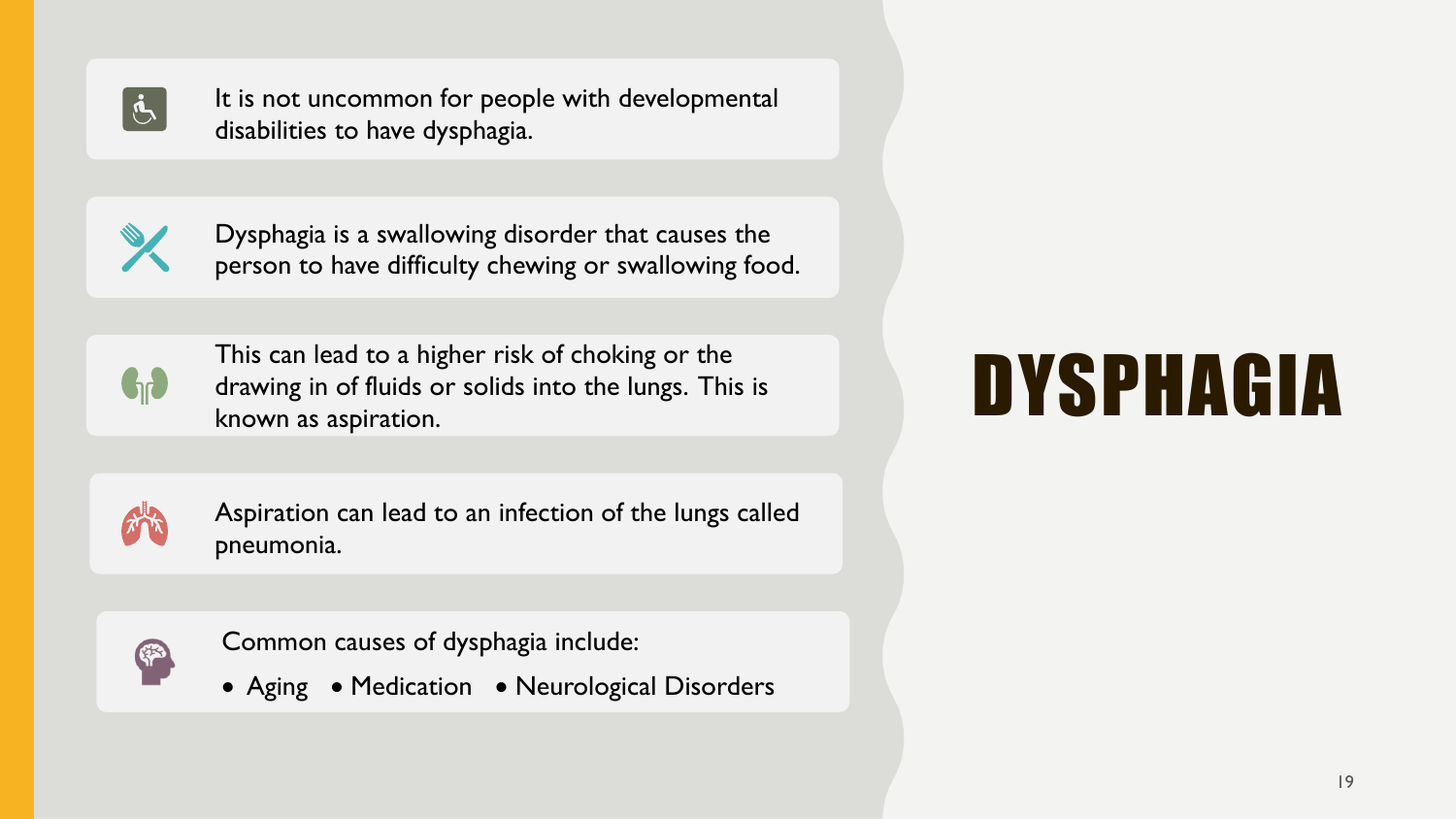### **CHANGES** IN THE NERVOUS **SYSTEM**

- May cause a person to have a higher threshold for pain.
- The person may not react as quickly in a dangerous situation
- The person may not complain about any pain they are experiencing as early as someone without this health issue.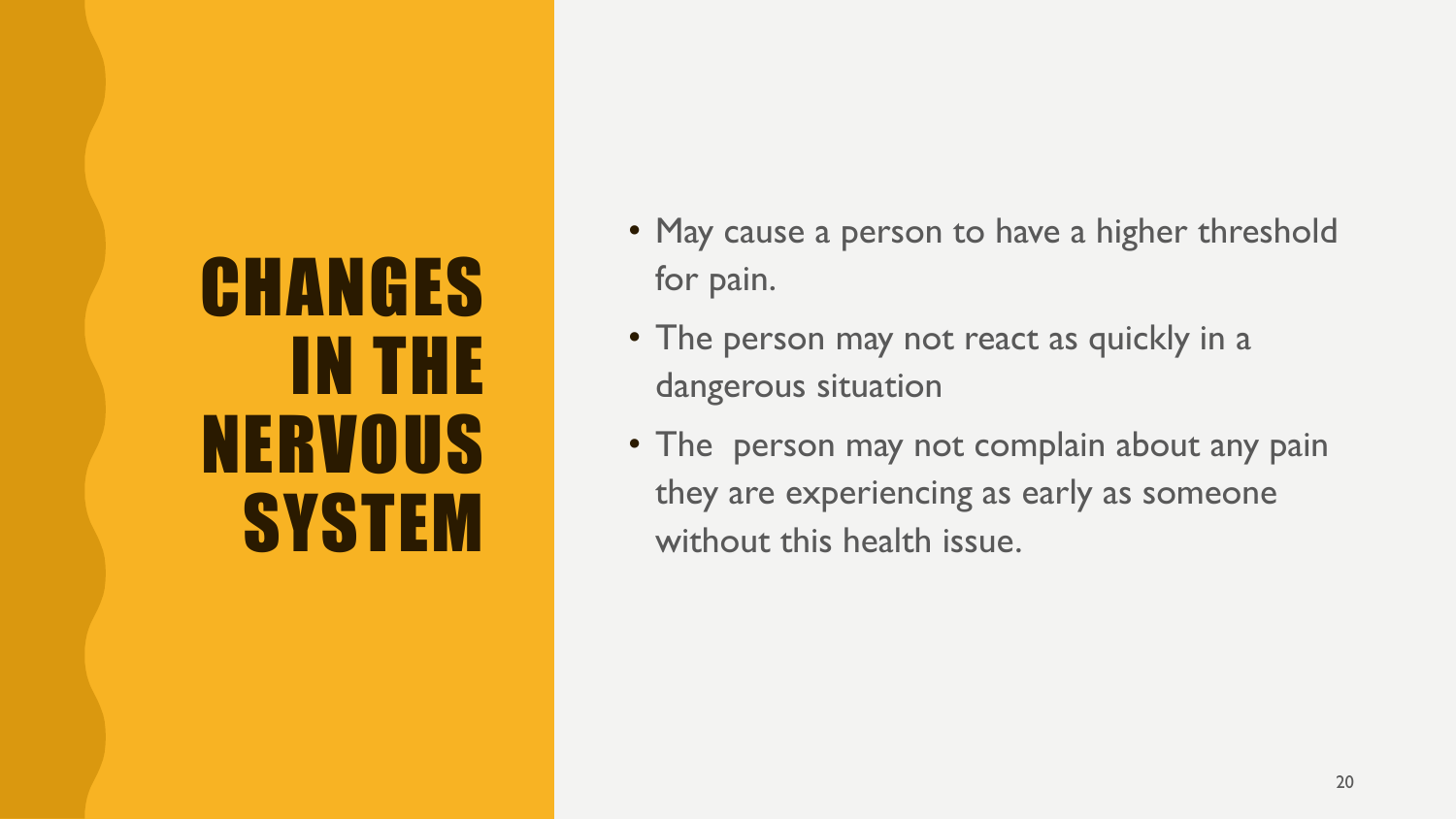### WEAKENED IMMUNE SYSTEMS

- May put a person at a higher risk for developing infections.
- A weakened immune system could be due to the syndrome that caused their disability, medications the person is taking, or other specific health issues.
- Anytime there is an increased number of people living together the risk of getting and passing along infection increases.

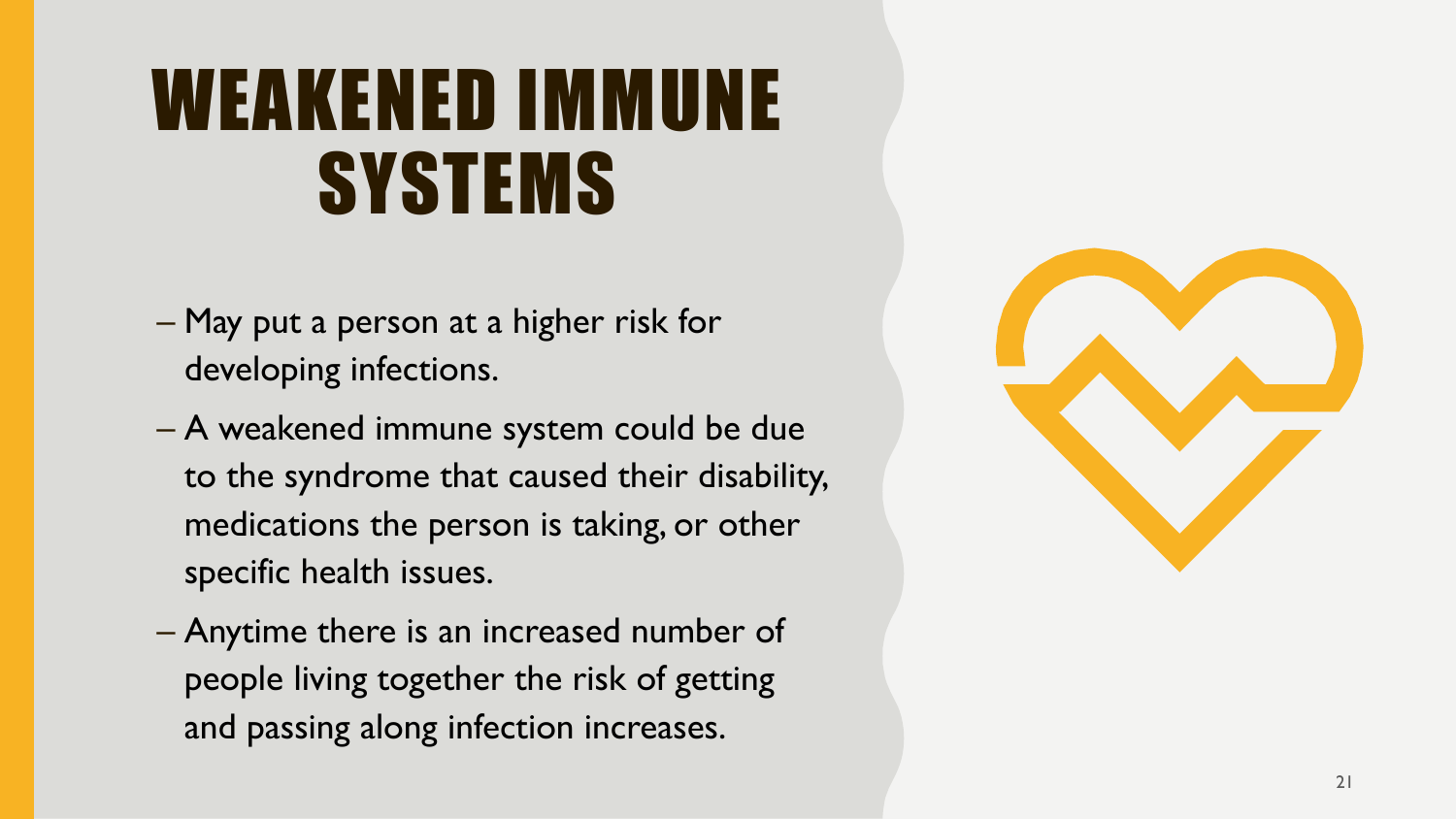#### **CERTAIN** BEHAVIORS

- The individual may lack the capability of understanding how certain behaviors can put them at risk for having health issues.
	- Example:
		- If someone has a tendency to wander and it is cold outside, they might leave the house without wearing a coat, hat, gloves, or even their shoes. This could put the person at risk for developing a cold related health concern such as frostbite or hypothermia.
		- PICA behaviors (eating non-food substances).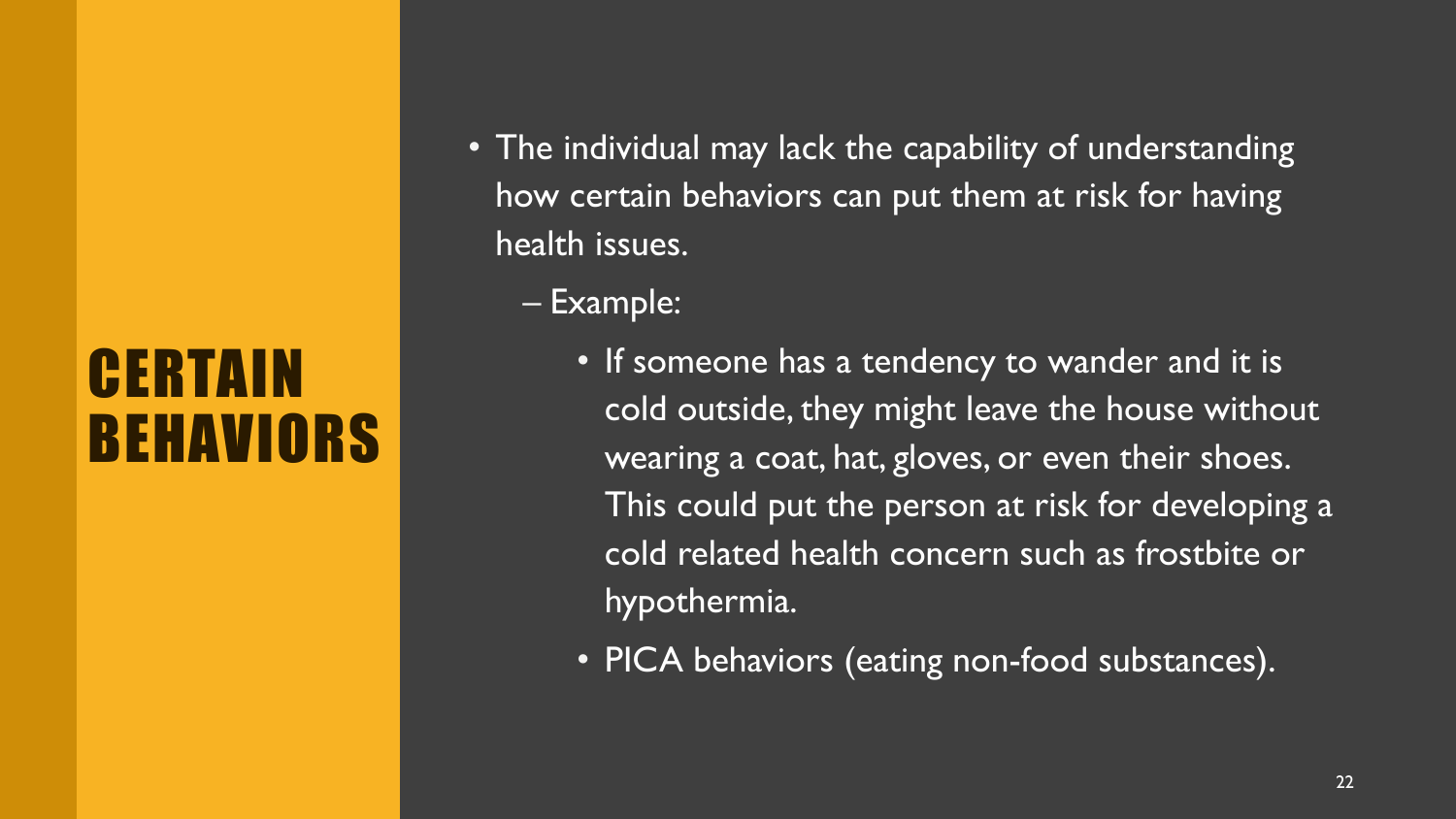A body check is one way of determining any potential health concerns someone may have.

When assisting someone in doing a body observation always preserve the person's dignity as well as their right to privacy.

Body checks may be completed by the person or by someone else, depending on the amount of assistance needed.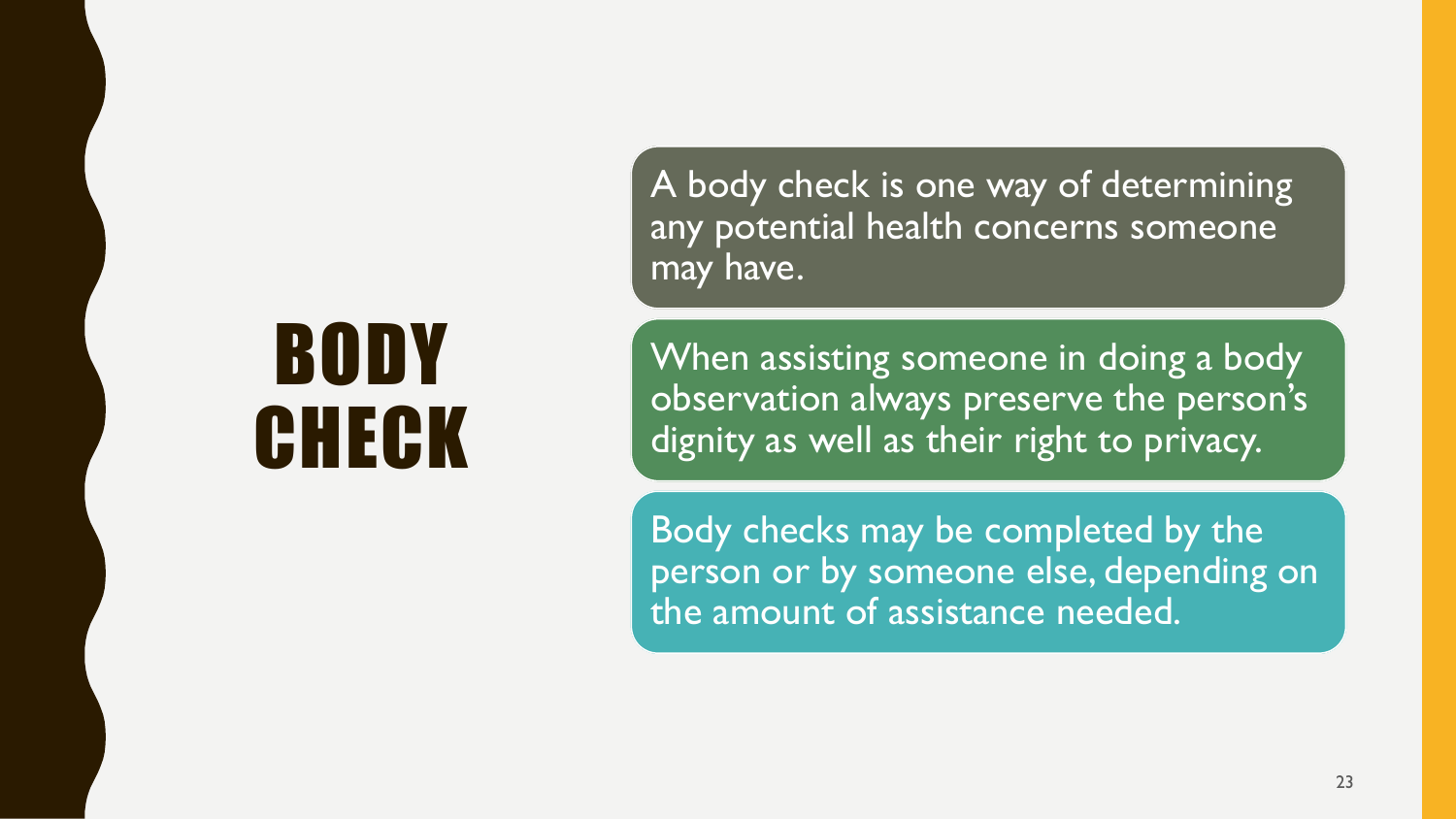- Maintain a balance between what you know the person is willing and able to do themselves and the level of assistance you offer to accomplish this.
- As support staff you teach and ensure that people know when and how to wash their hands.
- For individuals who are not able to do this on their own, you will need to assist.
- The level of assistance for each person can range from a verbal reminder to doing it for them.
- Your role also includes teaching the person to take a more independent role in their own healthcare.

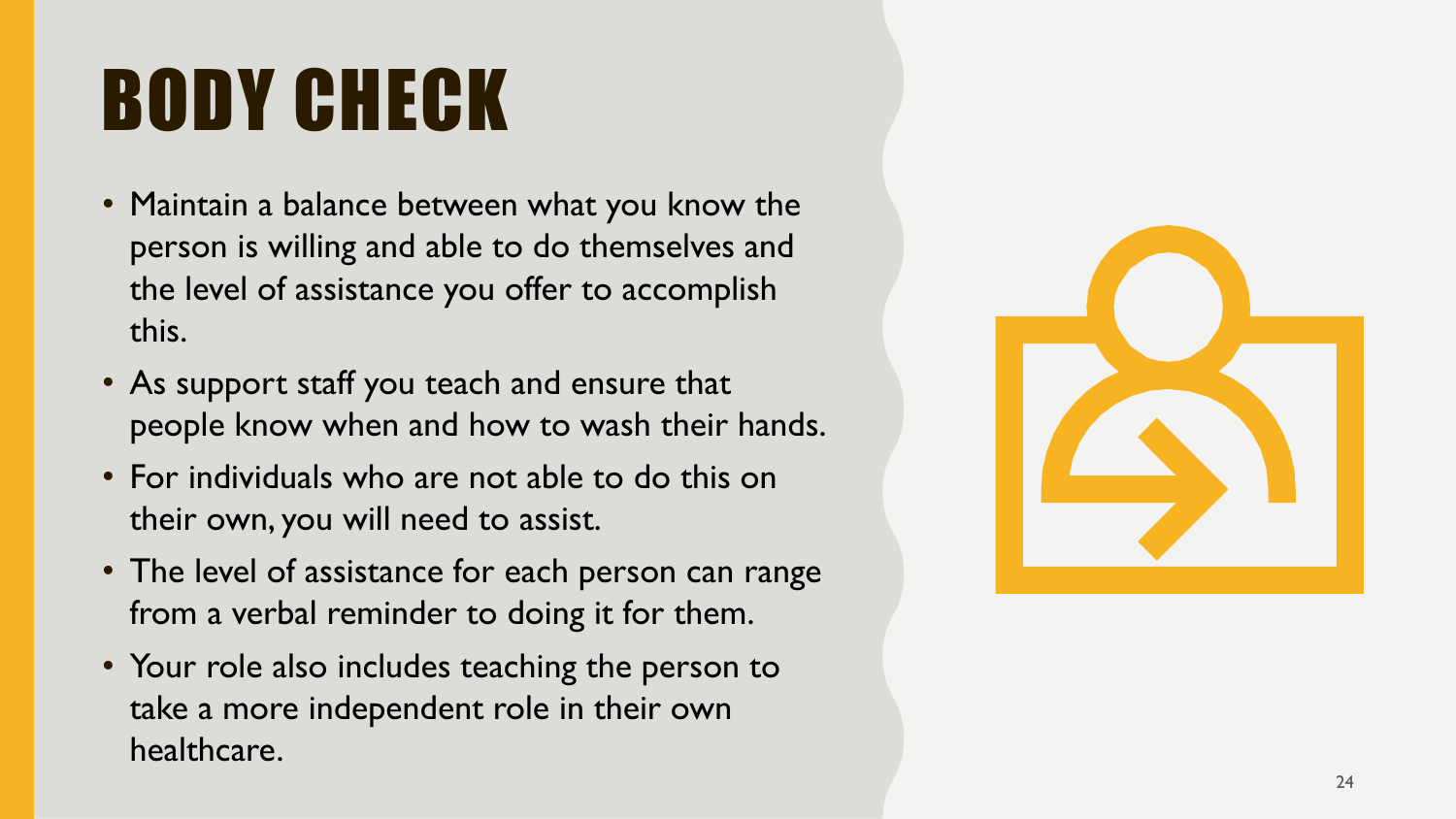

The person will become Le person will become<br>more independent Meed less help from others Maintain their privacy

These can all have a positive impact on the person's overall health and wellbeing.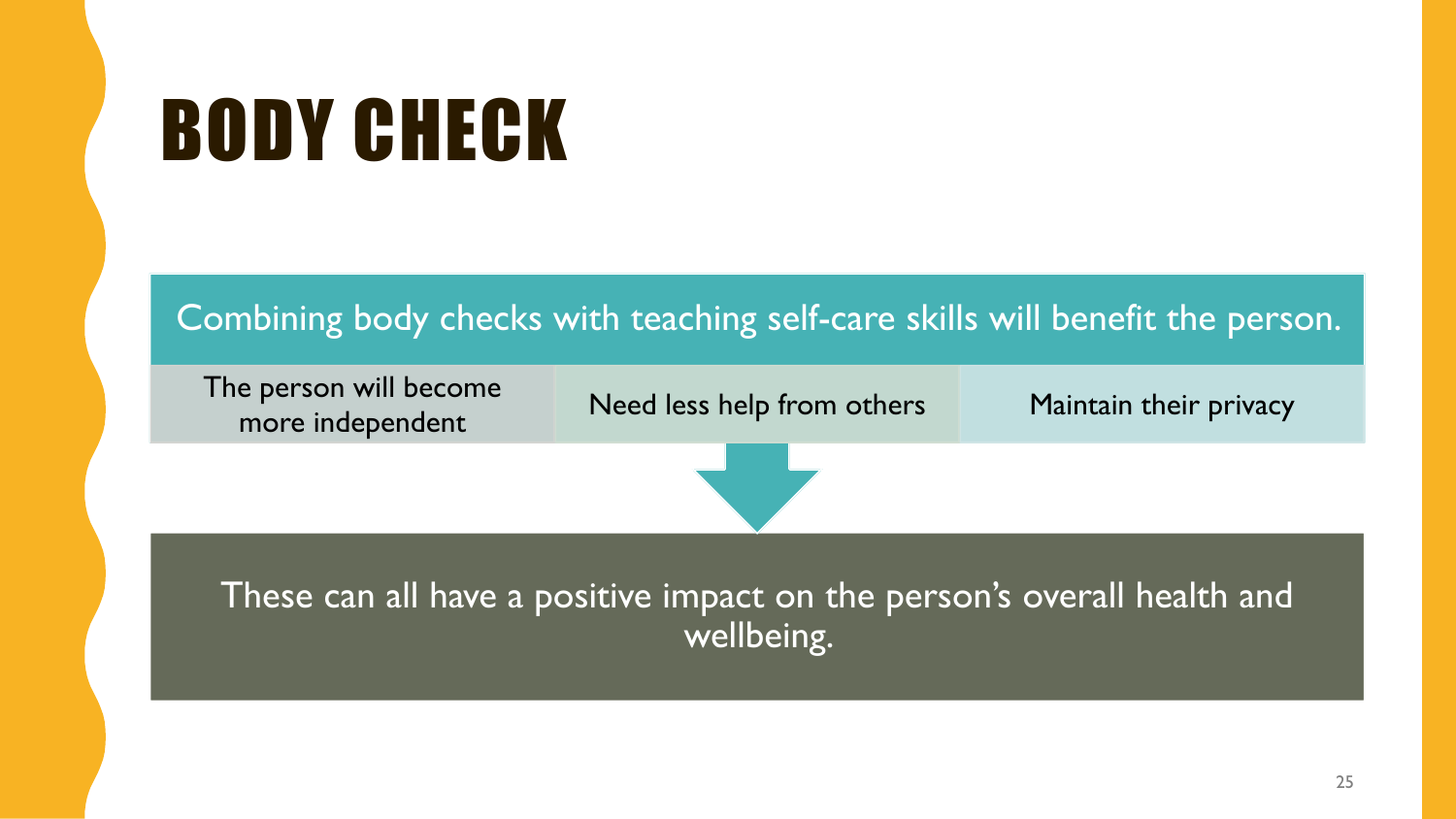- A body check should be completed at regular intervals.
- The general rule of thumb is once a month at the very least or at any other time there is a health concern.
- This is also a good time to complete breast and testicular exams.
- There is no perfect time to do a body check so always consider what works best with the person's daily routine and schedule.
- When a person takes a shower or bath, or when dressing or undressing are always good times to complete a body observation.
- Body check should always be done immediately following an injury, and again approximately 10-12 hours later.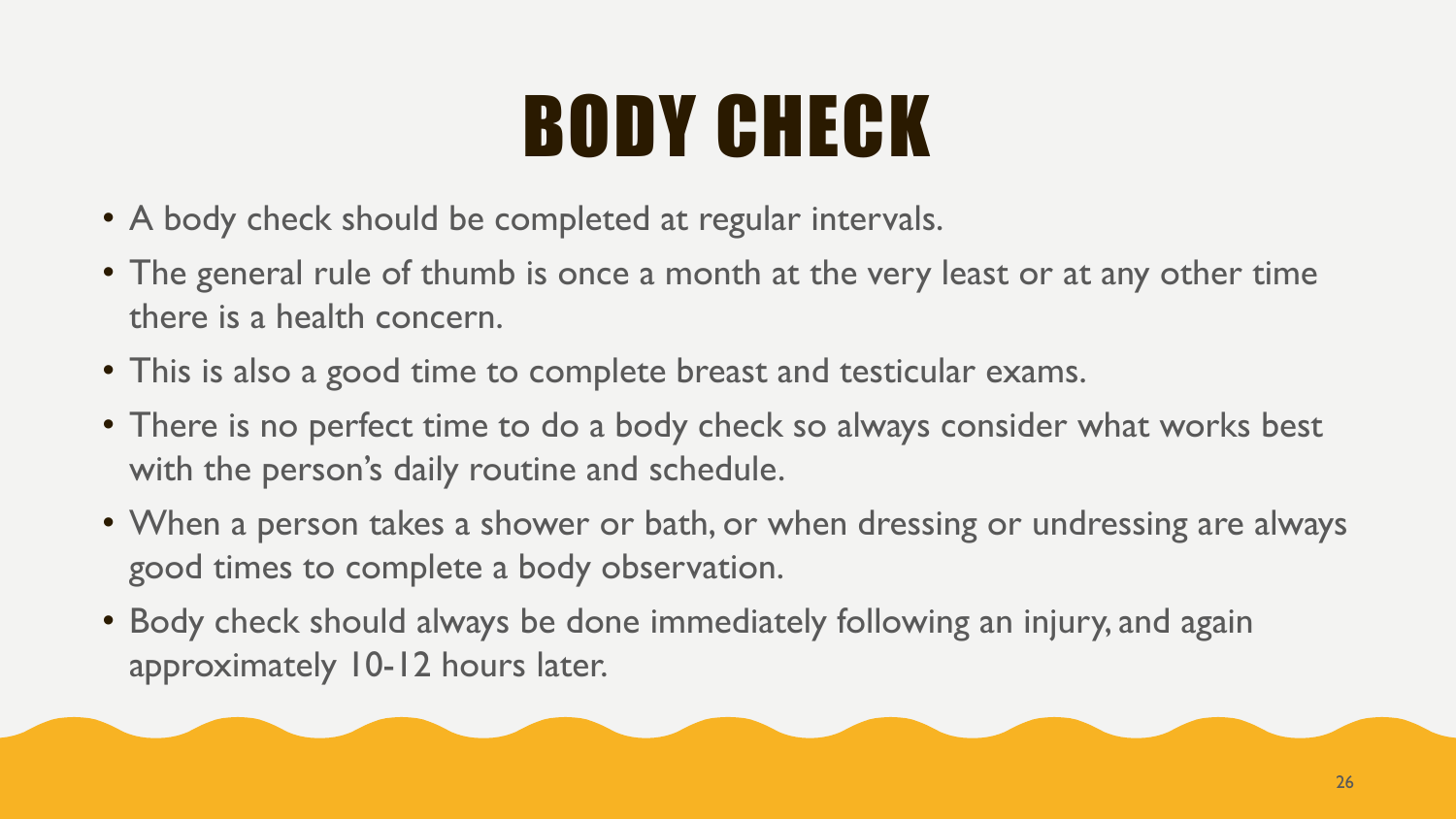- Best way to proceed to do a body check is to use the head to toe approach.
- Start at the person's head and work down to a person's toes.
- A body check checklist is a good way to ensuring no area of a person's body is overlooked.
- If you need to assist someone in doing a body observation, involve the person in as much of the process as they are capable of doing.
	- Examples include: verbally guiding the person in observing their own body, or using the appropriate level of assistance to teach the person how to proceed.
- Always work towards increasing the person's involvement. This way the person can assume as much of the responsibility for their own body observation as they can handle.

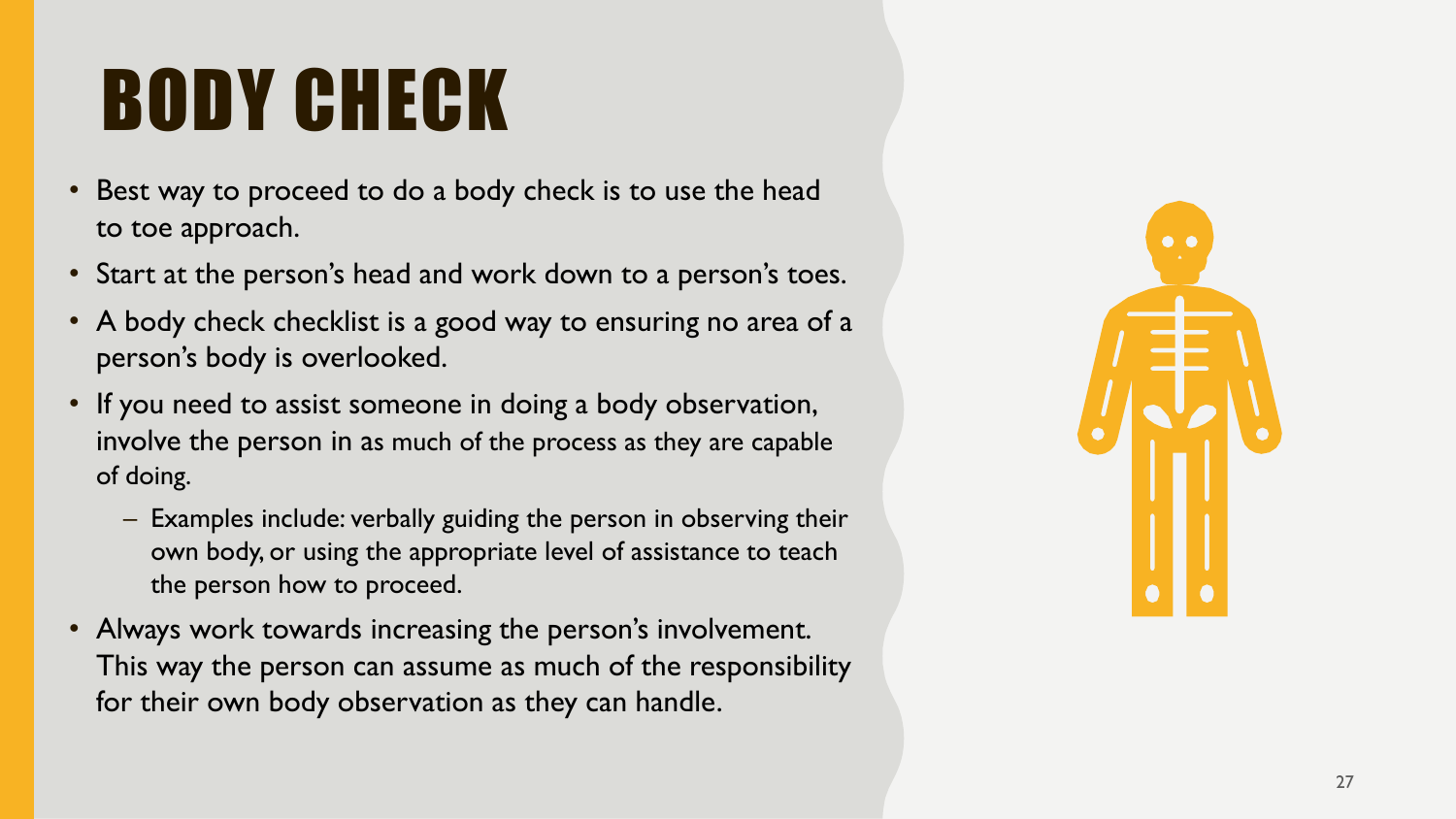- Start by observing overall appearance of the skin.
	- Look for signs of rough, red or swollen skin areas, rashes and moles that may have changed in appearance, bruises, scratches, or anything else that is out of the ordinary for that person.
	- Continue making observations for the rest of the body using the head to toe approach. This approach will help to make the body observation easy and less likely for any area of the body to be missed.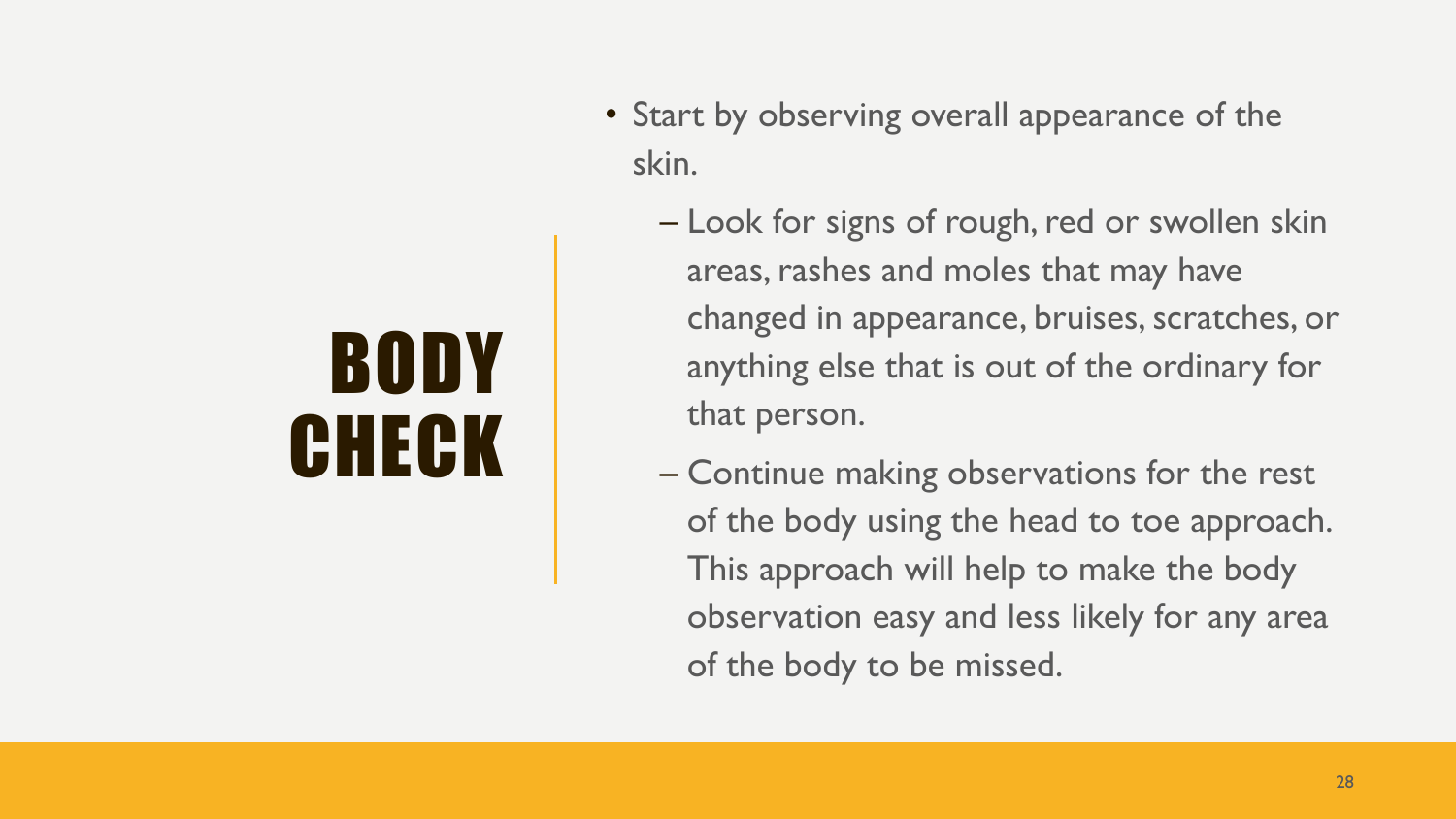Hair/Scalp, Eyes, Ears, Nose, Throat, Teeth, Gums, Neck

#### BODY CHECK ORDER

Chest/Back, Breasts, Extremities (hands, arms and legs, feet)

#### Abdomen, Genitalia, Rectal Area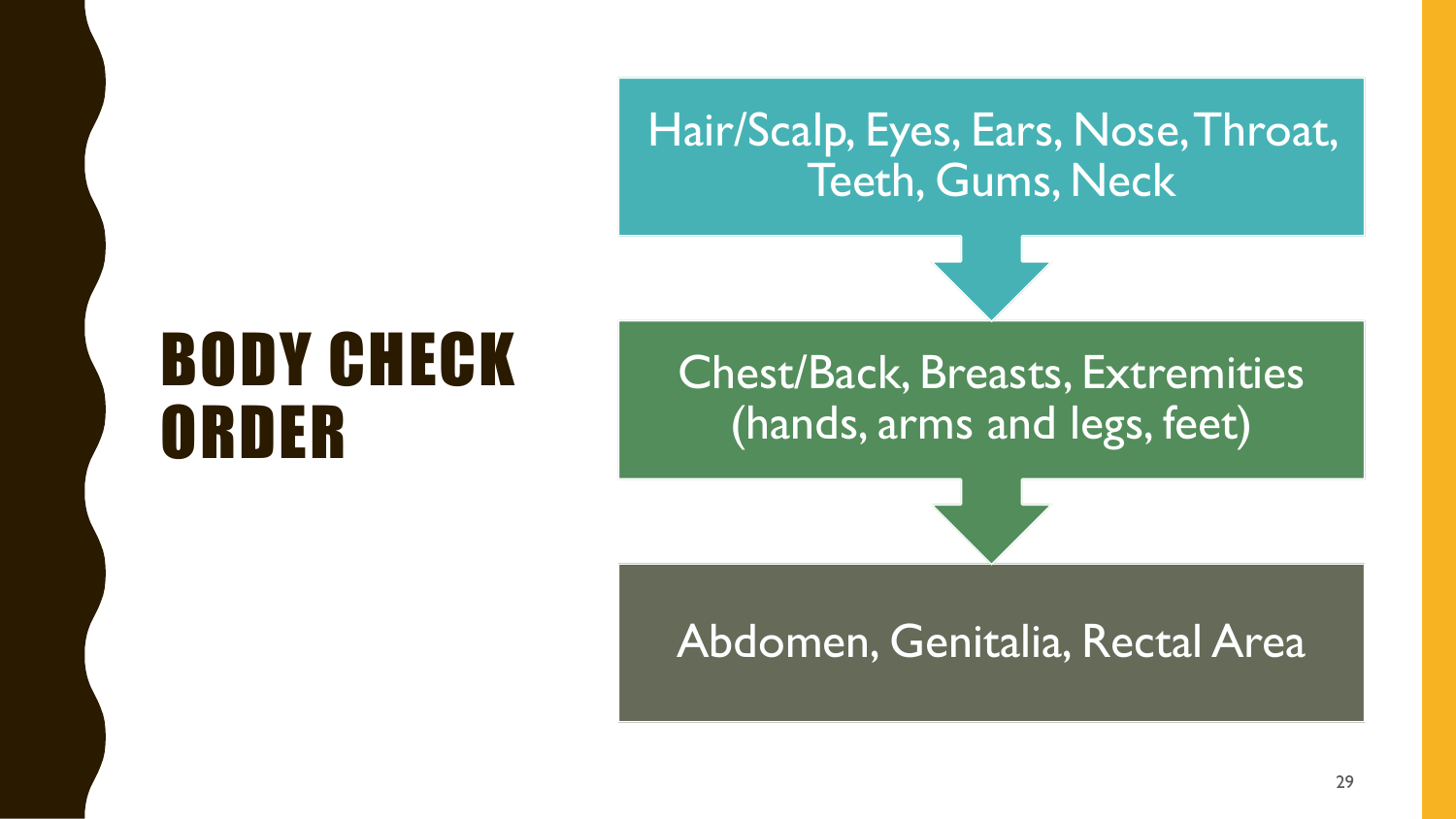### SKIN OBSERVATION

Always be looking for something that is out of the ordinary.

When checking eyes, ears, nose observe for any drainage.

When checking a person's mouth be aware of breath odor or loose teeth.

Observe the person's breathing. Are they breathing in an abnormal way?

Are the person's fingernails or toenails discolored?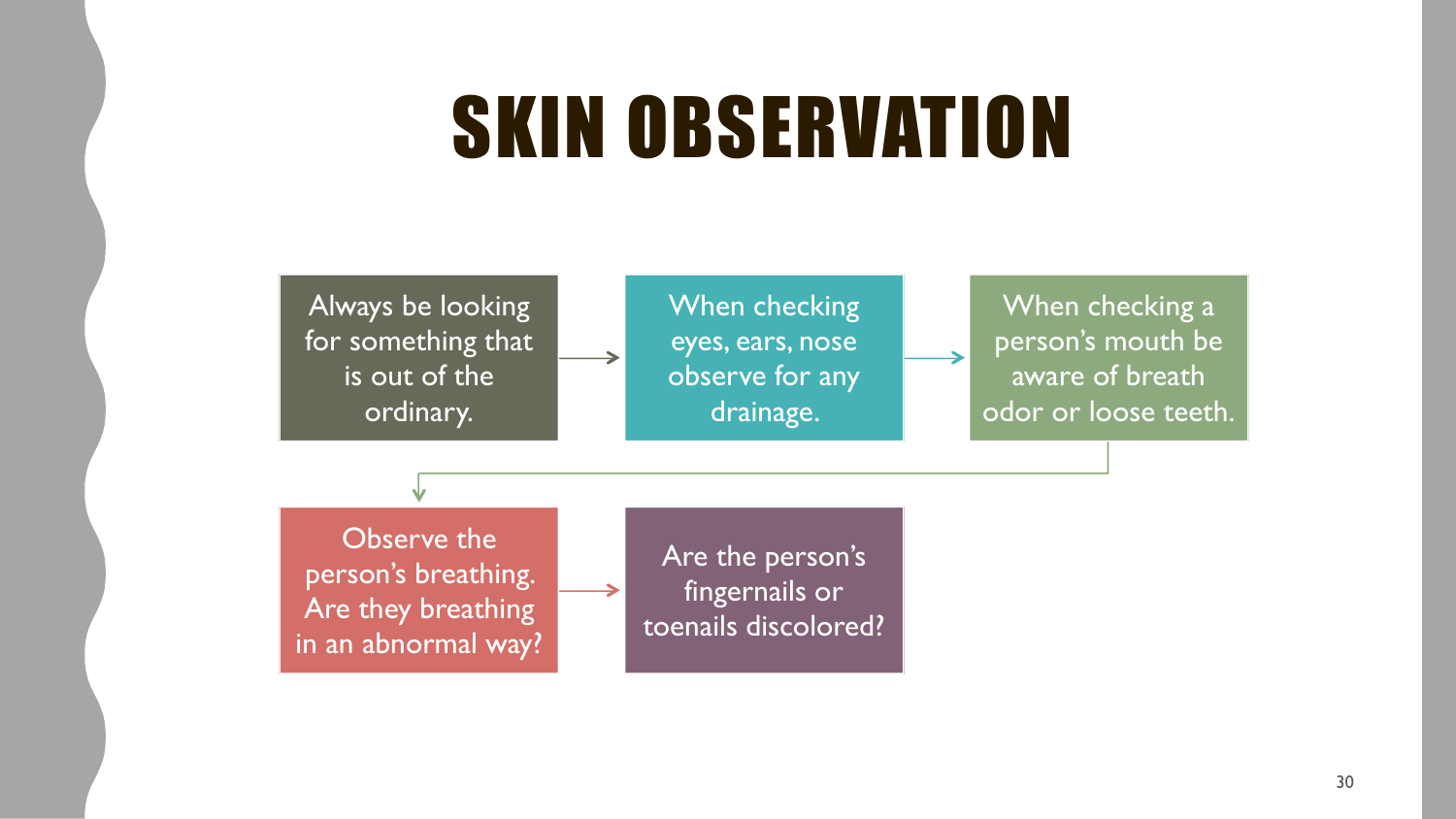# SKIN OBSERVATION

- When something out of the ordinary is observed during the body observation report it promptly to the TBHS assigned nurse or on-call nurse.
- Promptly means immediately such as abdominal pain.
- When making a phone call to the nurse present your observations objectively. Tell the nurse what you observed and not what you think it means.
- Sometimes promptly means at your earliest convenience. For example, a rash.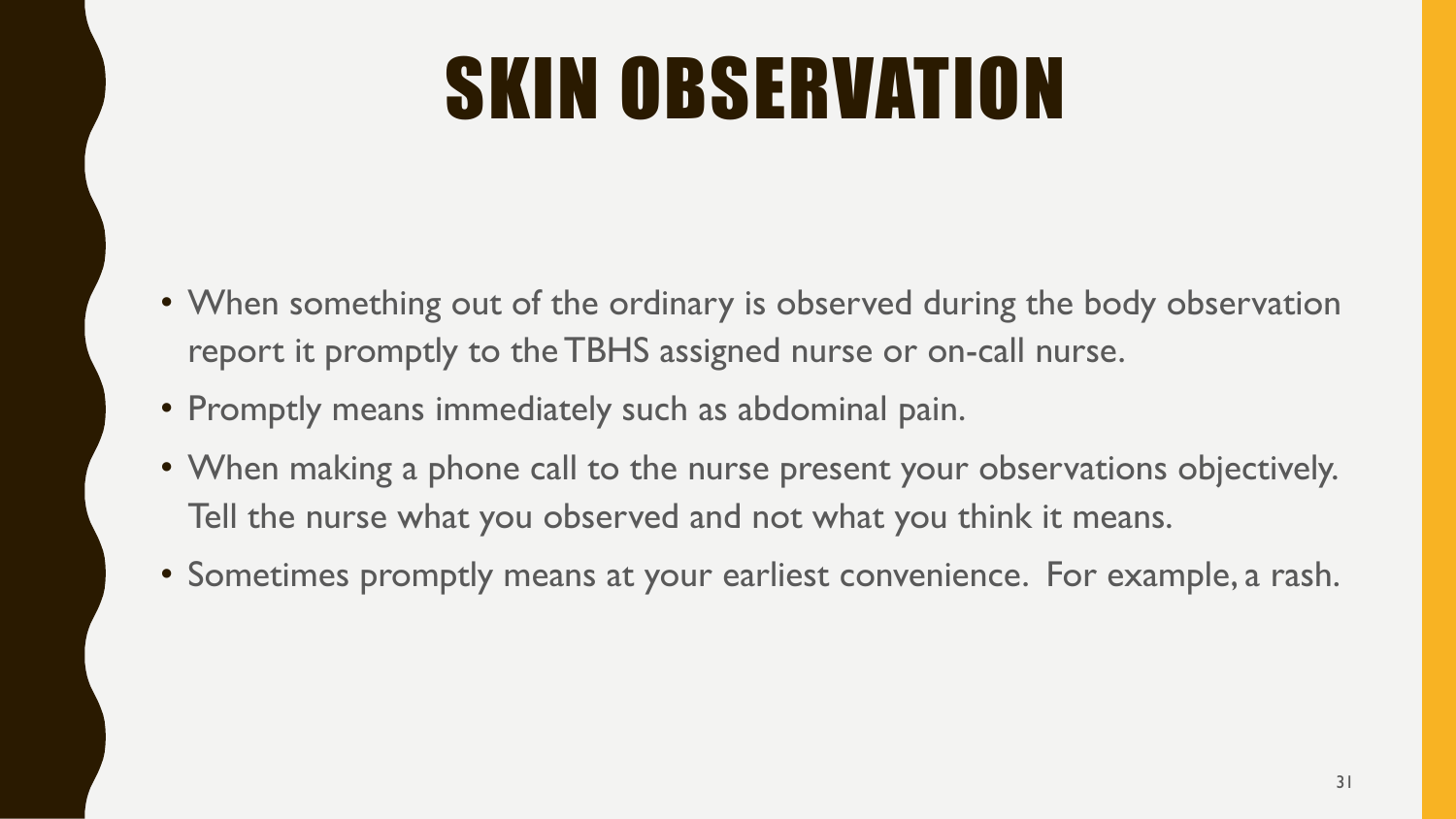### **DOCUMENTATION**

- Document your observations accurately using specific and precise terms as you can.
- After you have determined that someone has a change in their health status, you will need to decide what level of response to take.
- Levels of Response
	- Routine Care at Home
	- Calling the TBHS RN or TBHS RN on call
	- Urgent Care or Emergency Room
	- Calling 911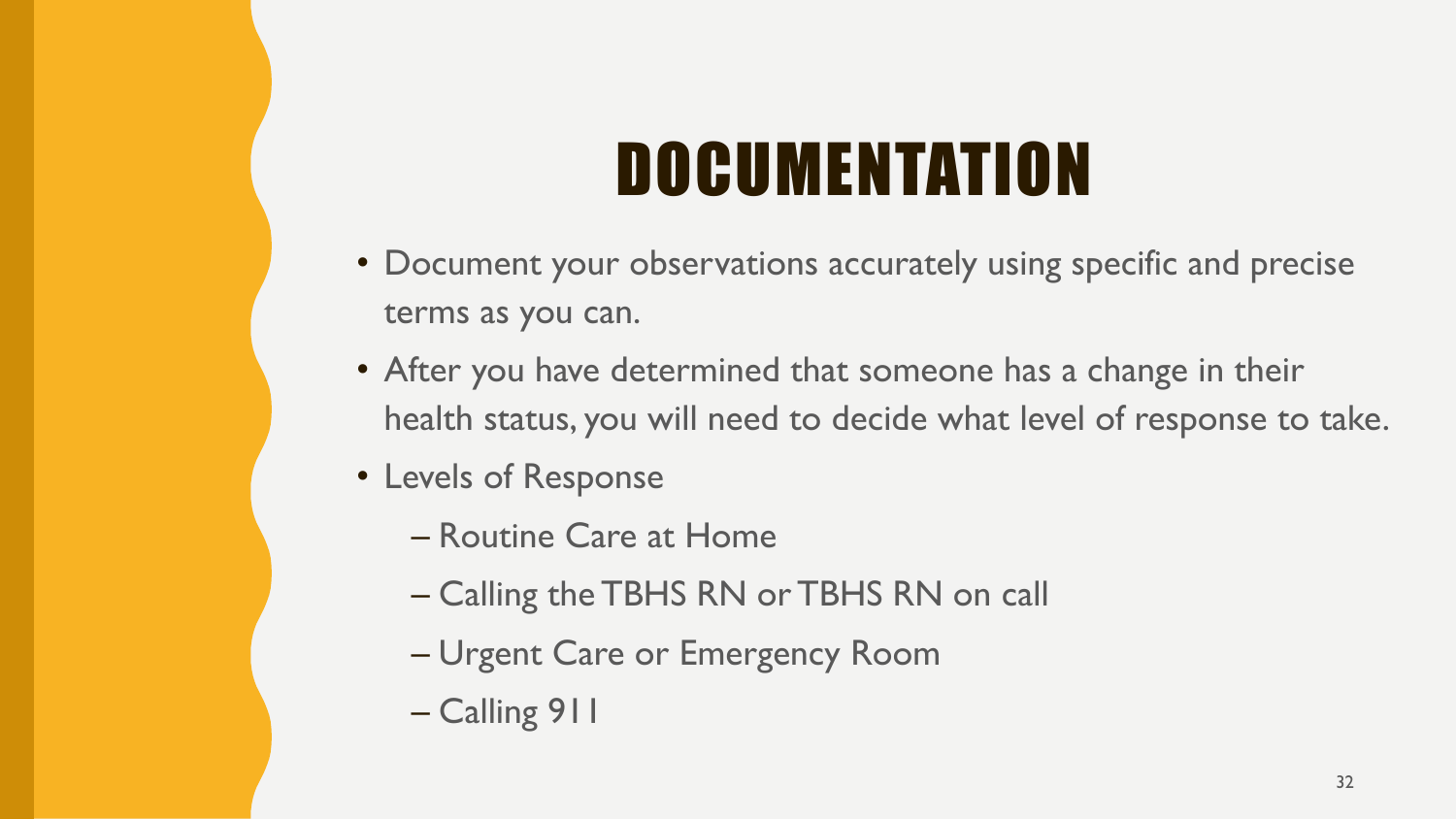#### ROUTINE CARE AT HOME

- If you decide your course of action is to provide routine care at home you will simply provide basic first aid.
	- Examples include: mild headache, minor cut, small bruise, mosquito bite, or scalp condition.
	- Check non-emergent standing orders to see if there is something that you can give the person for relief.
	- If the person's condition gets worse you should make a call to the TBHS Nursing staff or the On-call Nurse.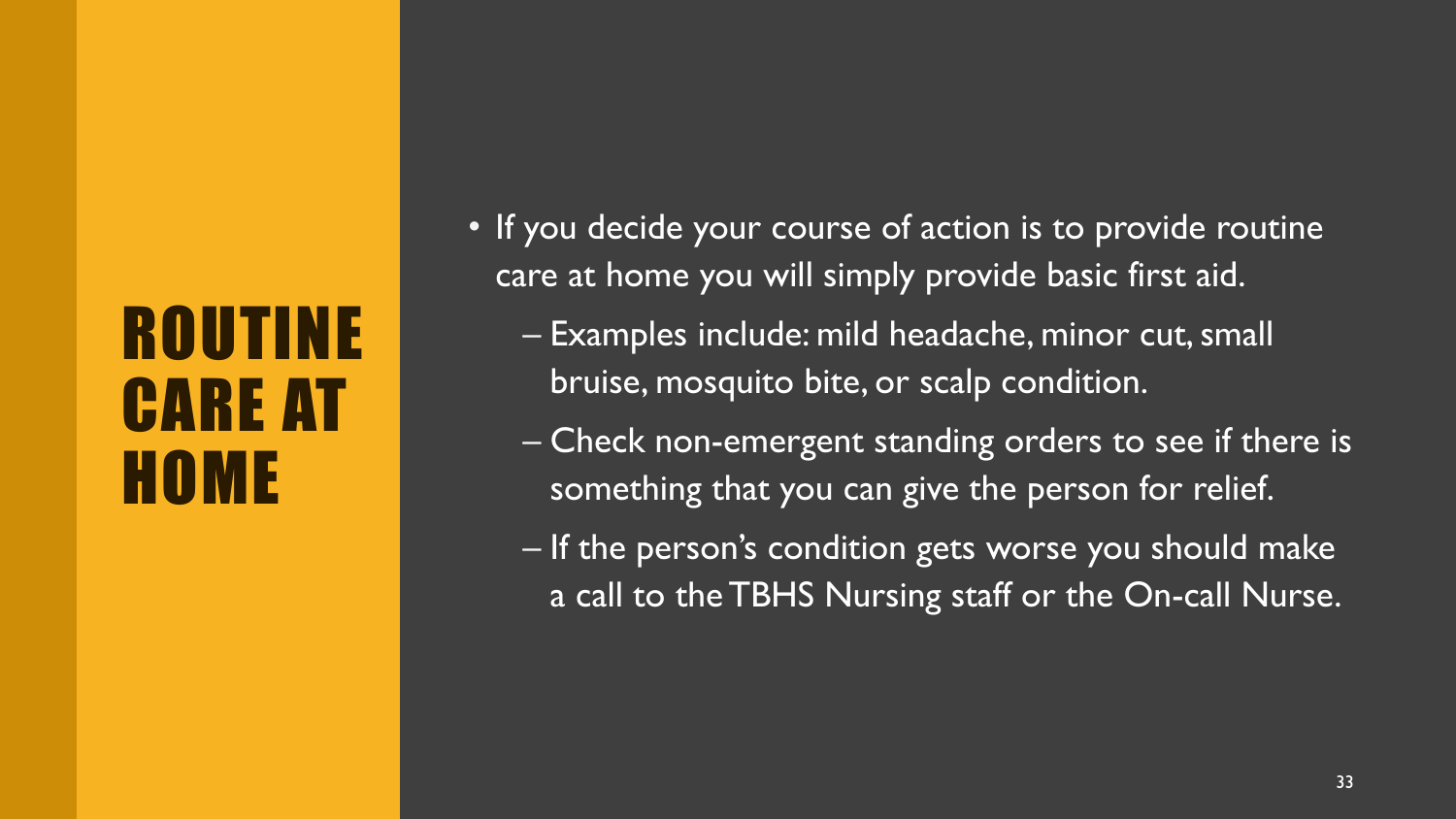#### CALLING TBHS RN OR ON-CALL RN

- Calling the person's healthcare provider or taking a person to urgent care is prompted by a potentially serious sign or symptom of an illness.
	- Grimacing in pain or evidence of pain or discomfort that is not easily explained, the onset of a fever of 101 degrees or higher, diarrhea or vomiting lasting more than a few hours, or a rapid change in a person's behavior.
	- While their life may not be immediately threatened, a person's signs and symptoms could be potentially serious.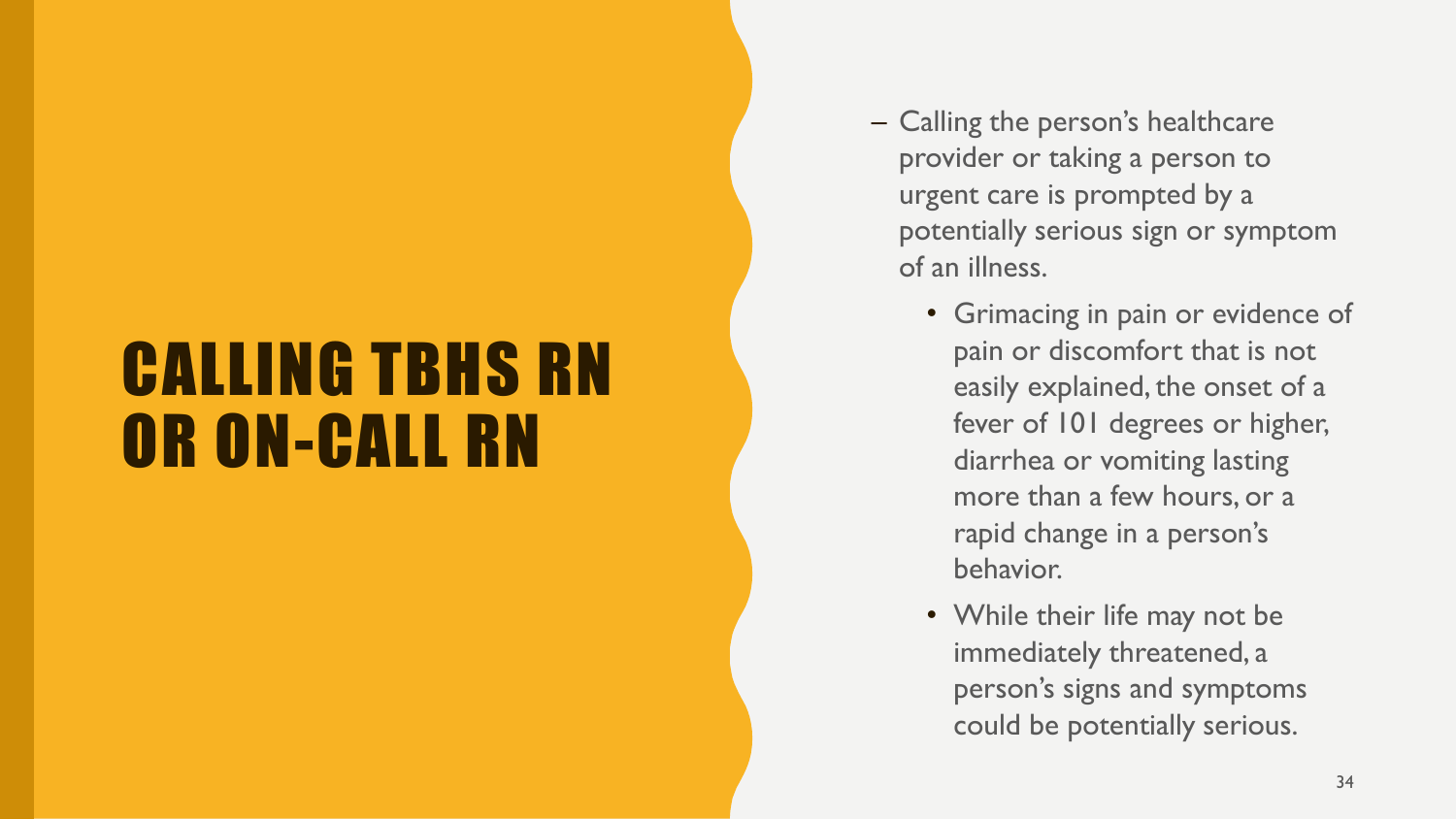# CALLING 911

- If you determine the situation requires immediate medical attention, call 911.
- Examples include: (not an inclusive list)
	- Bleeding that cannot be controlled
	- Someone who is unconscious
	- A person that has gone into shock
	- A seizure lasting more than 5 minutes
	- A person that has continuous seizures
	- Severe burns
	- Chest pain or pressure
	- Trouble breathing or is breathing in a strange way

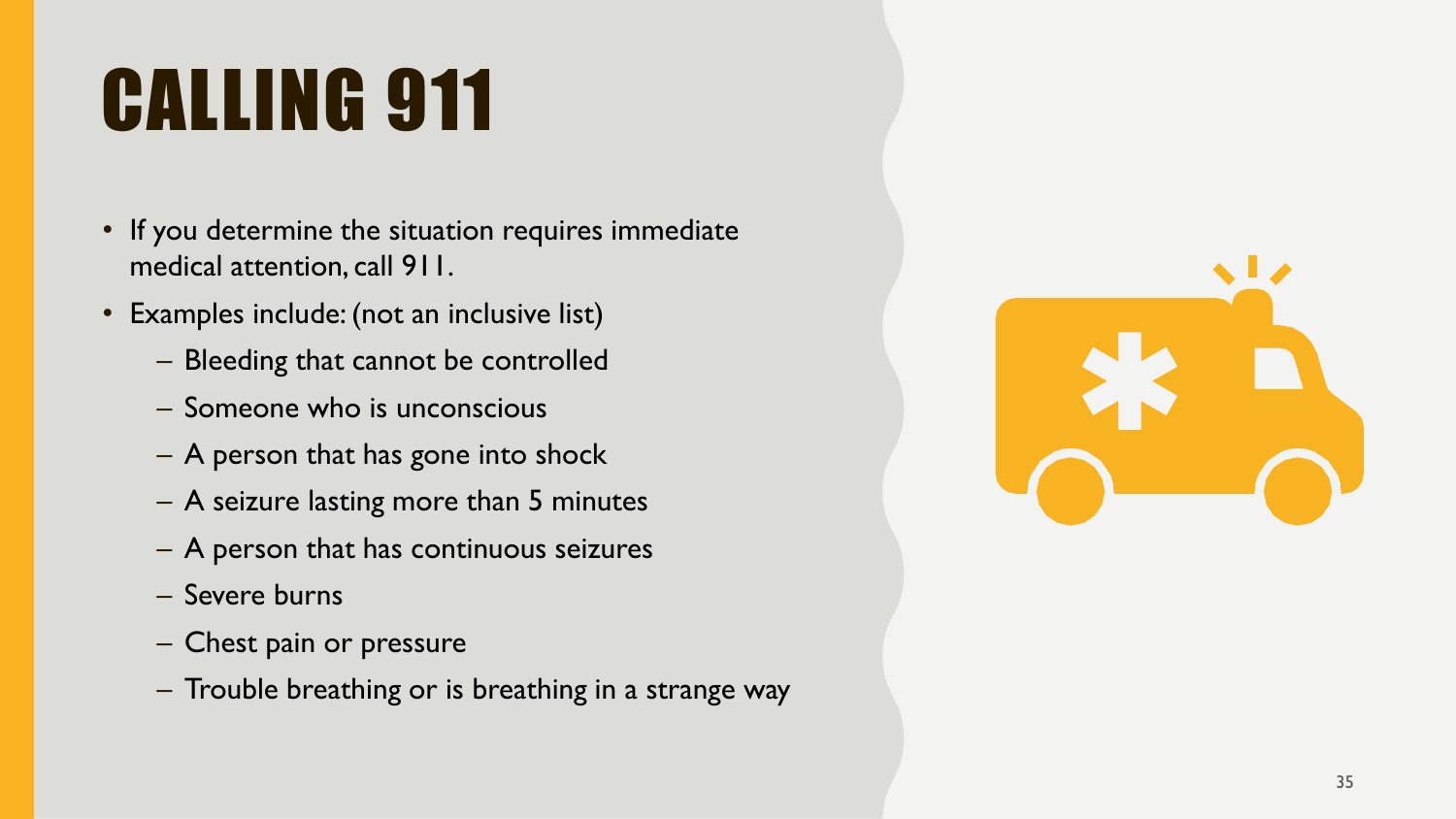If you think you NEED to call 911, do it. Timeliness in recognizing signs and symptoms that require emergency medical treatment can be the difference between life and death.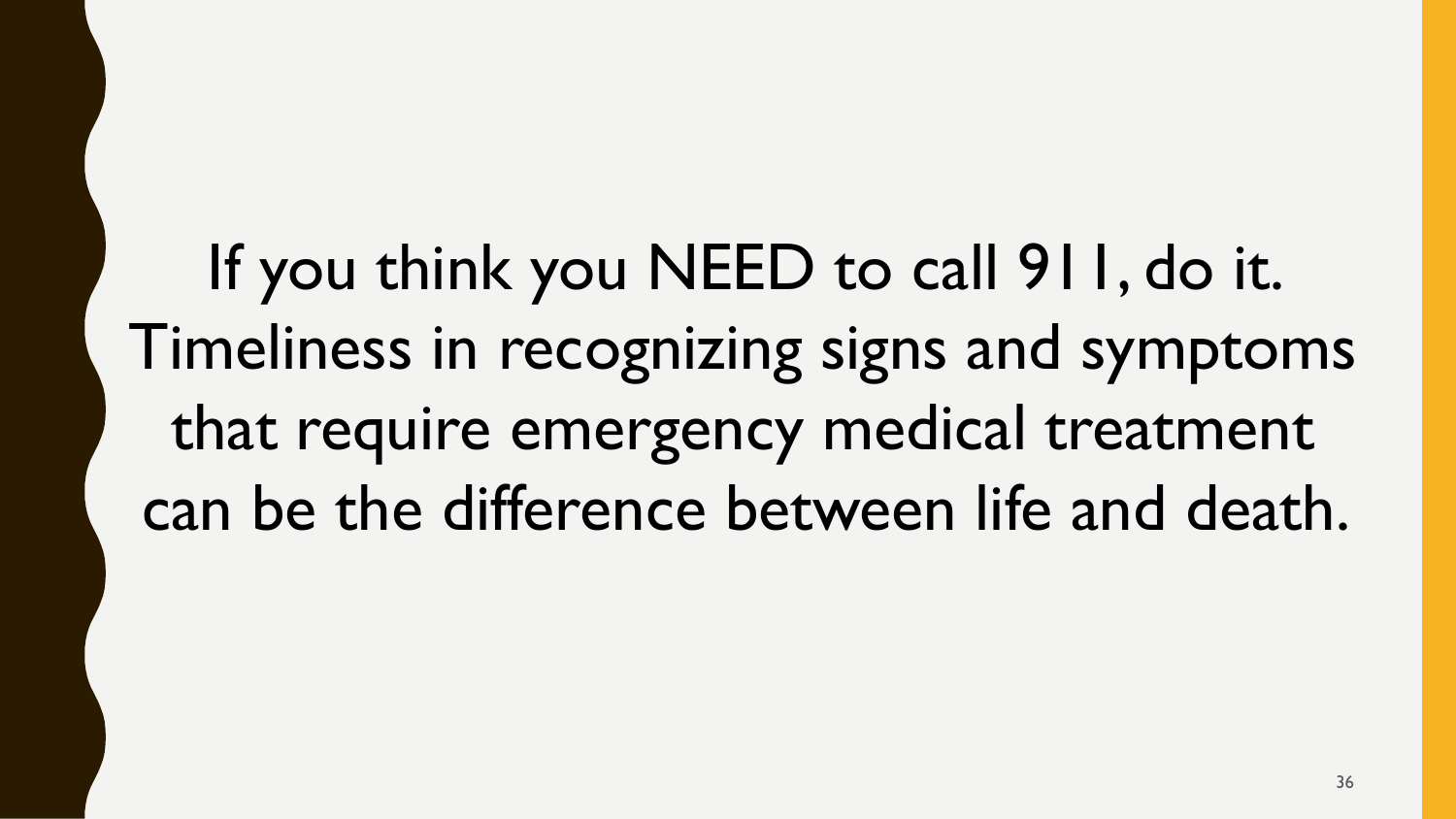### FALLS

When a person falls always do a body observation, document, and report to your supervisor and home nurse.

Sometimes signs and symptoms can show up a day or two later

If a person's fall was observed and they hit their head, or the fall was unobserved, or if a person reports to you they fell and/or hit their head, complete a head injury report.

Continue to observe for the next 24 hours. TBHS RN/On-call RN need to be called in each of these cases.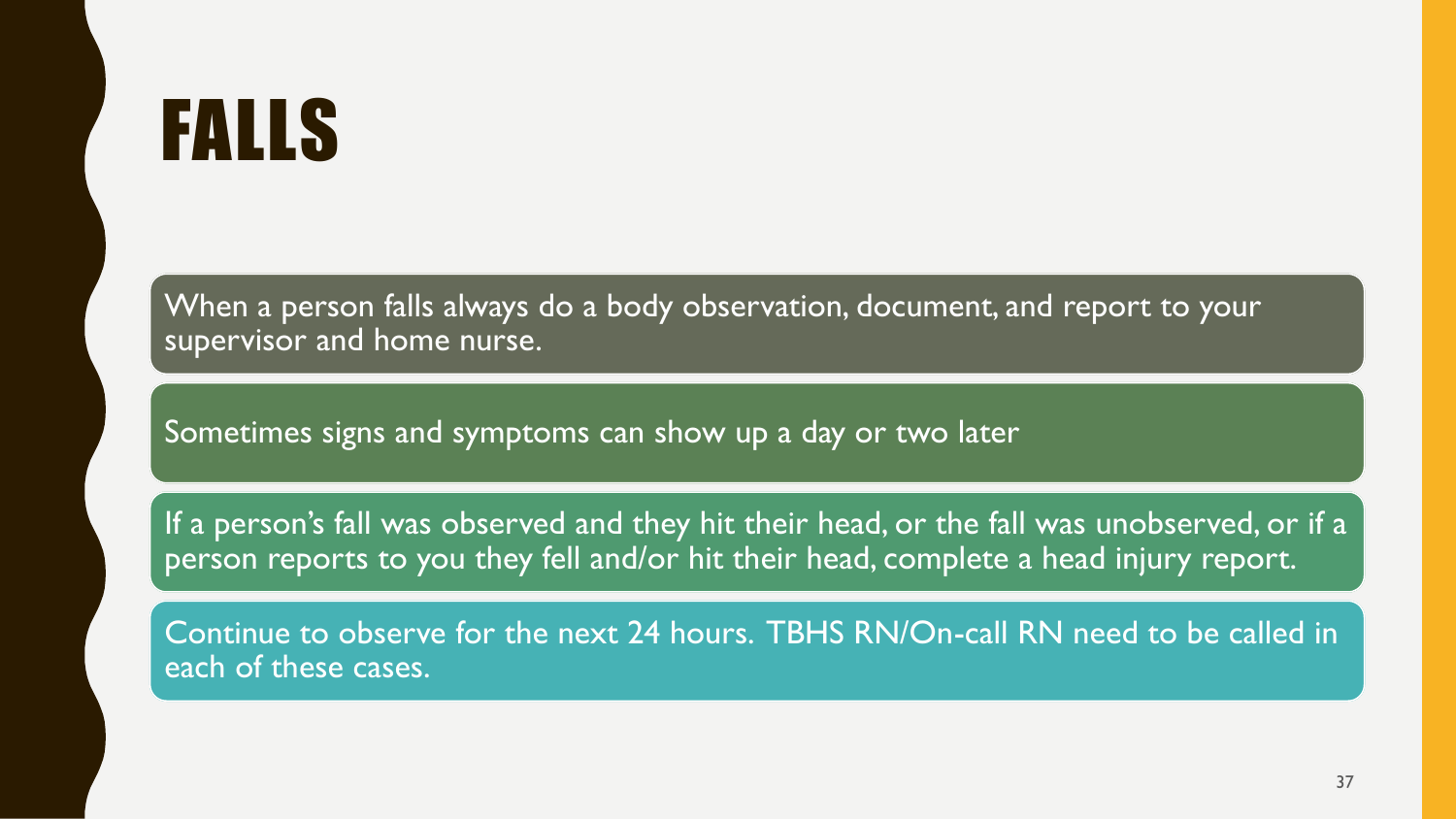**HEAD INJURY ASSESSMENT RECORD** 

| <b>NAME</b>          | н           | . . |  |  |
|----------------------|-------------|-----|--|--|
| <b>AREA C</b><br>. . | <b>AATE</b> |     |  |  |

A Head Injury is defined as an injury to the body anywhere above the neck, including the back of the neck. It is usually caused by a sudden blow, such as a fall to the floor, a punch to the head, an auto accident. Monitor vital functions immediately following an injury, then at the stated time intervals. If monitoring needs to be continued at another location, send this form with the consumer. SIGNS and SYMPTOMS in *italics* may indicate a serious problem and are to be reported immediately.

| TIME:                                                                                                 |             |               |               |      |      |      |      |      |      |      |
|-------------------------------------------------------------------------------------------------------|-------------|---------------|---------------|------|------|------|------|------|------|------|
| <b>INTERVALS</b>                                                                                      | <b>STAT</b> | <b>15 MIN</b> | <b>30 MIN</b> | 1 HR | 2 HR | 4 HR | 4 HR | 4 HR | 4 HR | 4 HR |
| VITAL SIGNS - Changes in respiration; Slowing of pulse; Rising systolic pressure; Erratic temperature |             |               |               |      |      |      |      |      |      |      |
| <b>Blood Pressure</b>                                                                                 |             |               |               |      |      |      |      |      |      |      |
| <b>Baseline Vitals</b><br>Pulse                                                                       |             |               |               |      |      |      |      |      |      |      |
| Respiration's                                                                                         |             |               |               |      |      |      |      |      |      |      |
| Temperature                                                                                           |             |               |               |      |      |      |      |      |      |      |
| LEVEL OF CONSCIOUSNESS - Inability to rouse; Difficulty in speaking                                   |             |               |               |      |      |      |      |      |      |      |
| Alert                                                                                                 |             |               |               |      |      |      |      |      |      |      |
| <b>Drowsy</b>                                                                                         |             |               |               |      |      |      |      |      |      |      |
| Sleeping                                                                                              |             |               |               |      |      |      |      |      |      |      |
| Able to Rouse                                                                                         |             |               |               |      |      |      |      |      |      |      |
| Changes in Speech                                                                                     |             |               |               |      |      |      |      |      |      |      |
|                                                                                                       |             |               |               |      |      |      |      |      |      |      |
| PUPILS - Unequal pupils; Dilated, non-reactive pupils; Abnormal eye movements                         |             |               |               |      |      |      |      |      |      |      |
| Rt Eye- Equal/Unequal (E/U)                                                                           |             |               |               |      |      |      |      |      |      |      |
| Rt Eye- Reacts to Light (Y/N)                                                                         |             |               |               |      |      |      |      |      |      |      |
| Lft Eye- Equal/Unequal (E/U)                                                                          |             |               |               |      |      |      |      |      |      |      |
| Lft Eye- Reacts to Light (Y/N)                                                                        |             |               |               |      |      |      |      |      |      |      |
| BEHAVIOR - Check one or more - Confusion; Restlessness; Combativeness                                 |             |               |               |      |      |      |      |      |      |      |
| Normal                                                                                                |             |               |               |      |      |      |      |      |      |      |
| <b>Restless</b>                                                                                       |             |               |               |      |      |      |      |      |      |      |
| Confused                                                                                              |             |               |               |      |      |      |      |      |      |      |
| Combative                                                                                             |             |               |               |      |      |      |      |      |      |      |
| ABILITY TO MOVE (Y/N) - Changes in ability to move extremities                                        |             |               |               |      |      |      |      |      |      |      |
| <b>Right Arm</b>                                                                                      |             |               |               |      |      |      |      |      |      |      |
| <b>Right Leg</b>                                                                                      |             |               |               |      |      |      |      |      |      |      |
| Left Arm                                                                                              |             |               |               |      |      |      |      |      |      |      |
| Left Leg                                                                                              |             |               |               |      |      |      |      |      |      |      |
| OTHER SIGNS (Y/N) - Presence of any of these symptoms                                                 |             |               |               |      |      |      |      |      |      |      |
| Vomiting                                                                                              |             |               |               |      |      |      |      |      |      |      |
| Swelling                                                                                              |             |               |               |      |      |      |      |      |      |      |
| Bleeding                                                                                              |             |               |               |      |      |      |      |      |      |      |
| Headache                                                                                              |             |               |               |      |      |      |      |      |      |      |
| Fluid in Ears/ Nose                                                                                   |             |               |               |      |      |      |      |      |      |      |
| <b>Dizziness</b>                                                                                      |             |               |               |      |      |      |      |      |      |      |
| <b>Seizures</b>                                                                                       |             |               |               |      |      |      |      |      |      |      |
| <b>INITIAL/IN EACH SQUARE</b>                                                                         |             |               |               |      |      |      |      |      |      |      |
| SIGN NAME OF EACH PERSON TAKING VITALS                                                                |             |               |               |      |      |      |      |      |      |      |
|                                                                                                       |             |               |               |      |      |      |      |      |      |      |
|                                                                                                       |             |               |               |      |      |      |      |      |      |      |

PIC

#### E X A M P L E O F H E A D I N J U R Y **ASSESSMENT** F O R M

5/6/99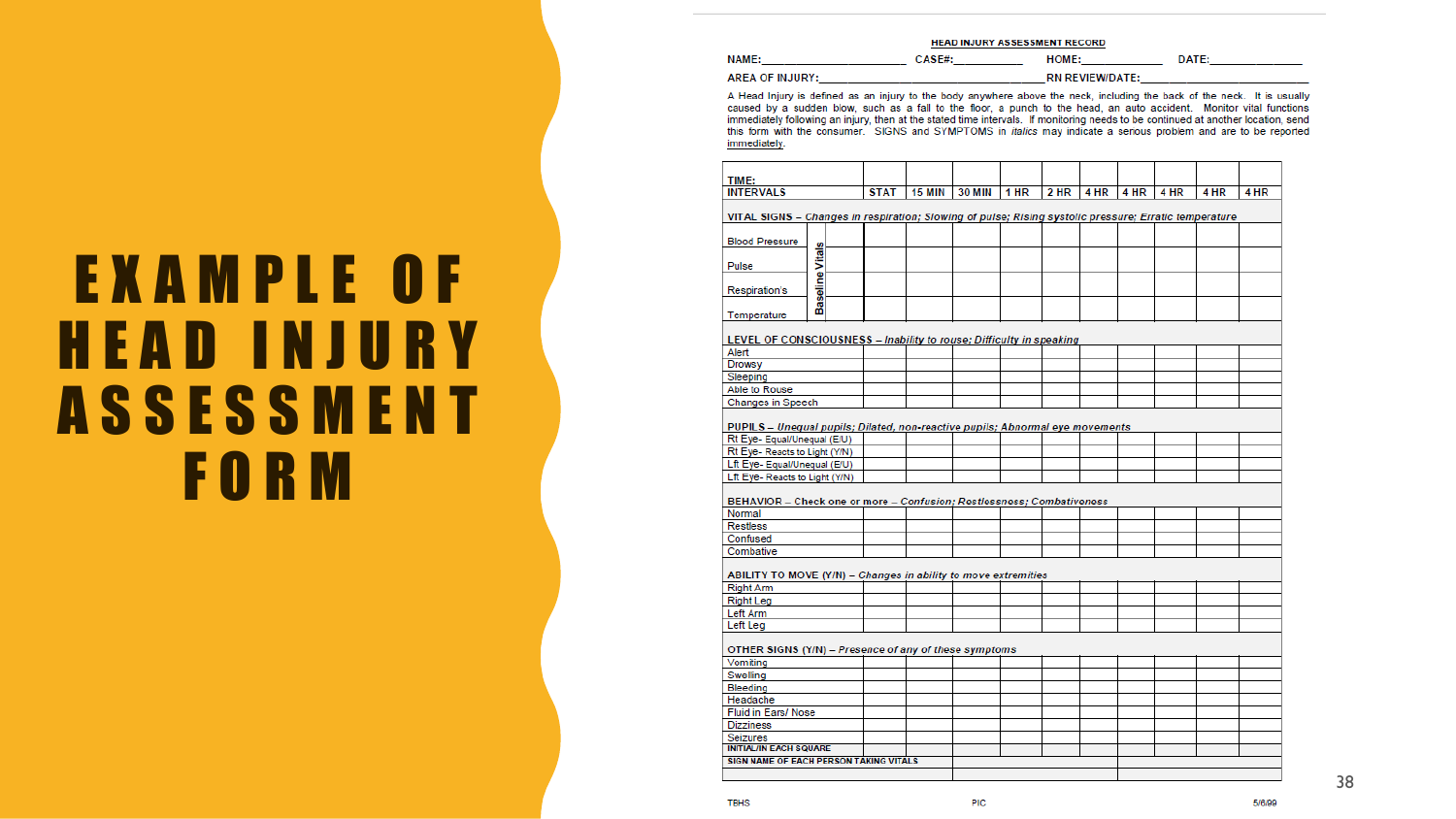- It is vital that you teach the people you support in understanding the importance of maintaining their health.
- It is your responsibility to ensure people are not at unnecessary risk of illness or injury.

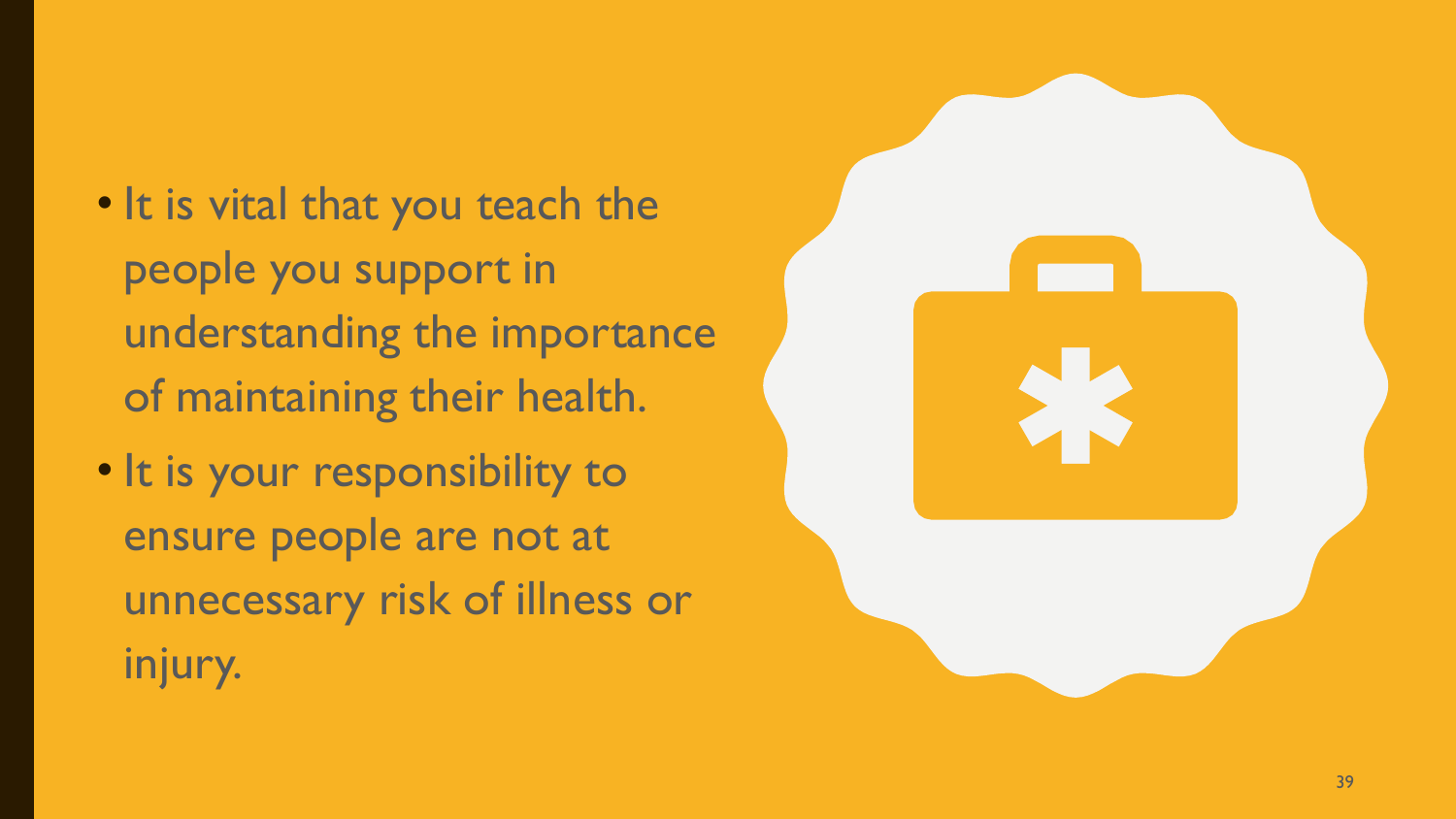#### T H I S C O N C L U D E S T H E O B S E R V I N G S I G N S & S Y M P T O M S O F I L L N E S S O N L I N E T R A I N I N G C O U R S E .

**IF YOU HAVE QUESTIONS, PLEASE INQUIRE WITH YOUR HOME MANAGER OR TBHS NURSE.**